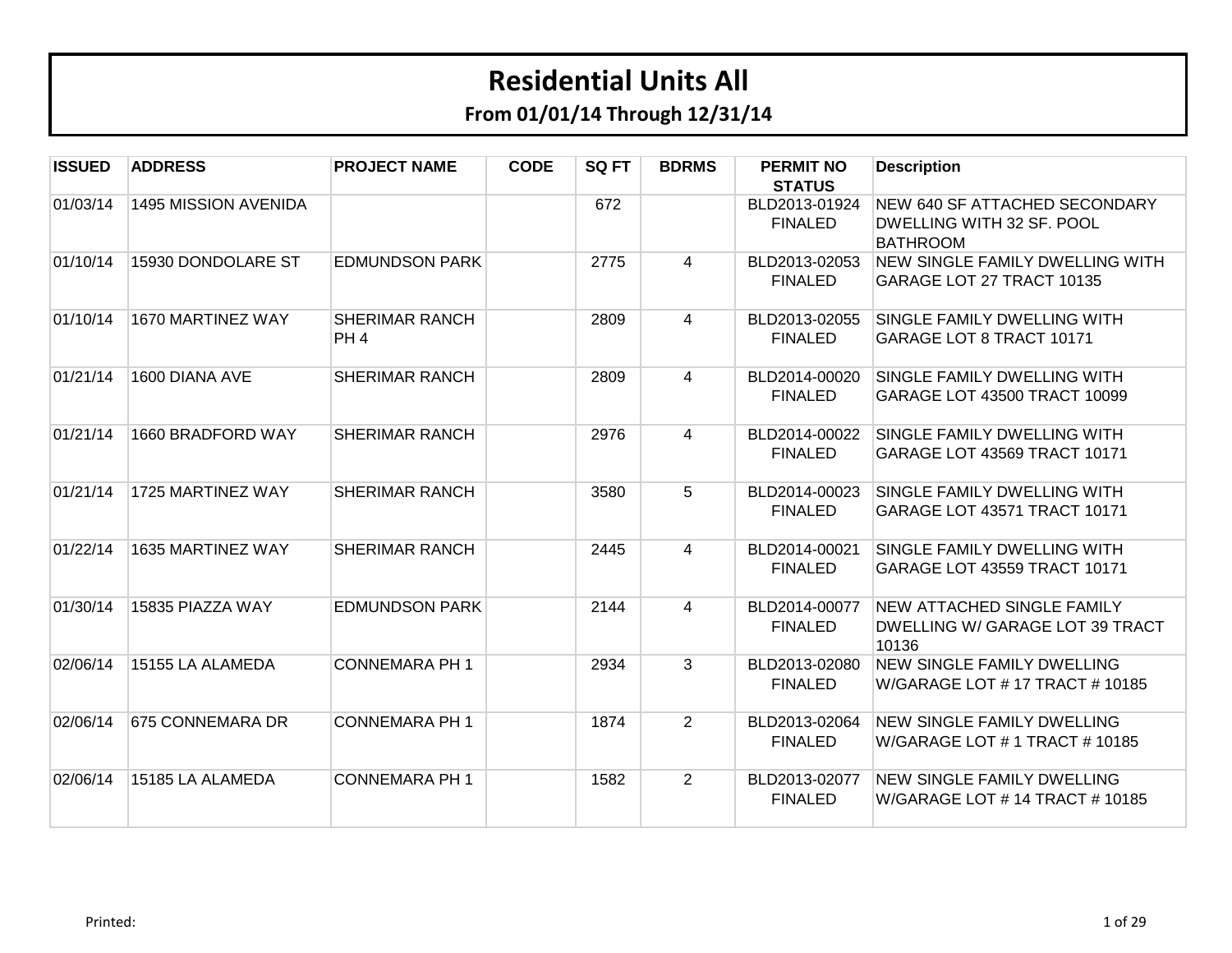| 02/06/14 | 15175 LA ALAMEDA | <b>CONNEMARA PH 1</b> | 2055 | $\overline{2}$ | BLD2013-02078<br><b>FINALED</b> | <b>NEW SINGLE FAMILY DWELLING</b><br>W/GARAGE LOT # 15 TRACT # 10185 |
|----------|------------------|-----------------------|------|----------------|---------------------------------|----------------------------------------------------------------------|
| 02/06/14 | 695 CONNEMARA DR | <b>CONNEMARA PH 1</b> | 2055 | $\overline{2}$ | BLD2013-02066<br><b>FINALED</b> | <b>NEW SINGLE FAMILY DWELLING</b><br>W/GARAGE LOT # 3 TRACT # 10185  |
| 02/06/14 | 670 CONNEMARA DR | <b>CONNEMARA PH 1</b> | 1874 | $\overline{2}$ | BLD2013-02067<br><b>FINALED</b> | <b>NEW SINGLE FAMILY DWELLING</b><br>W/GARAGE LOT # 4 TRACT # 10185  |
| 02/06/14 | 680 CONNEMARA DR | <b>CONNEMARA PH 1</b> | 1874 | $\overline{2}$ | BLD2013-02068<br><b>FINALED</b> | <b>NEW SINGLE FAMILY DWELLING</b><br>W/GARAGE LOT # 5 TRACT # 10185  |
| 02/06/14 | 690 CONNEMARA DR | <b>CONNEMARA PH 1</b> | 2055 | $\overline{2}$ | BLD2013-02069<br><b>FINALED</b> | <b>NEW SINGLE FAMILY DWELLING</b><br>W/GARAGE LOT # 6 TRACT # 10185  |
| 02/06/14 | 15150 LA ALAMEDA | <b>CONNEMARA PH 1</b> | 2667 | $\overline{2}$ | BLD2013-02070<br><b>FINALED</b> | <b>NEW SINGLE FAMILY DWELLING</b><br>W/GARAGE LOT # 7 TRACT # 10185  |
| 02/06/14 | 15140 LA ALAMEDA | <b>CONNEMARA PH 1</b> | 2934 | $\mathbf{3}$   | BLD2013-02071<br><b>FINALED</b> | <b>NEW SINGLE FAMILY DWELLING</b><br>W/GARAGE LOT # 8 TRACT # 10185  |
| 02/06/14 | 15130 LA ALAMEDA | <b>CONNEMARA PH 1</b> | 2055 | $\overline{2}$ | BLD2013-02072<br><b>FINALED</b> | NEW SINGLE FAMILY DWELLING<br>W/GARAGE LOT # 9 TRACT # 10185         |
| 02/06/14 | 15120 LA ALAMEDA | <b>CONNEMARA PH 1</b> | 2934 | 3              | BLD2013-02073<br><b>FINALED</b> | <b>NEW SINGLE FAMILY DWELLING</b><br>W/GARAGE LOT # 10 TRACT # 10185 |
| 02/06/14 | 15110 LA ALAMEDA | <b>CONNEMARA PH 1</b> | 1874 | $\overline{2}$ | BLD2013-02074<br><b>FINALED</b> | <b>NEW SINGLE FAMILY DWELLING</b><br>W/GARAGE LOT # 11 TRACT # 10185 |
| 02/06/14 | 15100 LA ALAMEDA | <b>CONNEMARA PH 1</b> | 2667 | $\overline{2}$ | BLD2013-02075<br><b>FINALED</b> | <b>NEW SINGLE FAMILY DWELLING</b><br>W/GARAGE LOT # 12 TRACT # 10185 |
| 02/06/14 | 15135 LA ALAMEDA | <b>CONNEMARA PH 1</b> | 2934 | 3              | BLD2013-02082<br><b>FINALED</b> | NEW SINGLE FAMILY DWELLING<br>W/GARAGE LOT # 19 TRACT # 10185        |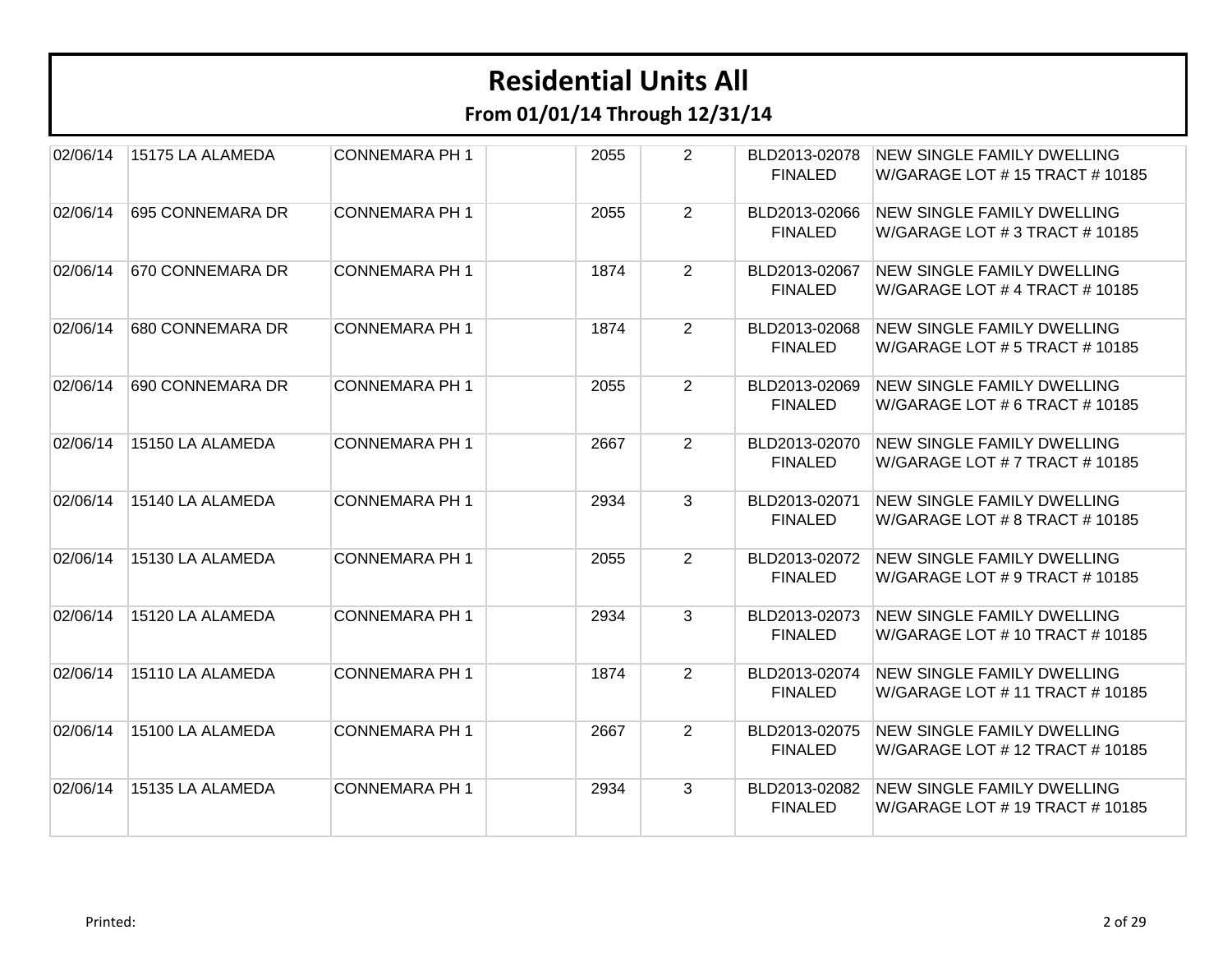| 02/06/14 | 15125 LA ALAMEDA  | <b>CONNEMARA PH 1</b>                    | 2667 | $\overline{2}$ | BLD2013-02083<br><b>FINALED</b> | <b>NEW SINGLE FAMILY DWELLING</b><br>W/GARAGE LOT # 20 TRACT # 10185 |
|----------|-------------------|------------------------------------------|------|----------------|---------------------------------|----------------------------------------------------------------------|
| 02/06/14 | 15115 LA ALAMEDA  | <b>CONNEMARA PH 1</b>                    | 1874 | $\overline{2}$ | BLD2013-02084<br><b>FINALED</b> | <b>NEW SINGLE FAMILY DWELLING</b><br>W/GARAGE LOT # 21 TRACT # 10185 |
| 02/06/14 | 15105 LA ALAMEDA  | <b>CONNEMARA PH 1</b>                    | 2934 | 3              | BLD2013-02085<br><b>FINALED</b> | <b>NEW SINGLE FAMILY DWELLING</b><br>W/GARAGE LOT # 22 TRACT # 10185 |
| 02/06/14 | 1715 MARTINEZ WAY | <b>SHERIMAR RANCH</b>                    | 2976 | 5              | BLD2014-00051<br><b>FINALED</b> | SINGLE FAMILY DWELLING WITH<br>GARAGE LOT 43572 TRACT 10171          |
| 02/13/14 | 15195 LA ALAMEDA  | <b>CONNEMARA PH 1</b>                    | 1582 | $\overline{2}$ | BLD2013-02076<br><b>FINALED</b> | <b>NEW SINGLE FAMILY DWELLING</b><br>W/GARAGE LOT # 13 TRACT # 10185 |
| 02/13/14 | 15165 LA ALAMEDA  | <b>CONNEMARA PH 1</b>                    | 2667 | $\overline{2}$ | BLD2013-02079<br><b>FINALED</b> | <b>NEW SINGLE FAMILY DWELLING</b><br>W/GARAGE LOT #16 TRACT #10185   |
| 02/13/14 | 685 CONNEMARA DR  | <b>CONNEMARA PH 1</b>                    | 2667 | $\overline{2}$ | BLD2013-02065<br><b>FINALED</b> | <b>NEW SINGLE FAMILY DWELLING</b><br>W/GARAGE LOT # 2 TRACT # 10185  |
| 02/13/14 | 15145 LA ALAMEDA  | <b>CONNEMARA PH 1</b>                    | 2667 | $\overline{2}$ | BLD2013-02081<br><b>FINALED</b> | <b>NEW SINGLE FAMILY DWELLING</b><br>W/GARAGE LOT #18 TRACT #10185   |
| 02/14/14 | 1675 MARTINEZ WAY | <b>SHERIMAR RANCH</b>                    | 3580 | 4              | BLD2014-00094<br><b>FINALED</b> | SINGLE FAMILY DWELLING WITH<br>GARAGE LOT 43576 TRACT 10171          |
| 02/14/14 | 15825 PIAZZA WAY  | <b>EDMUNDSON PARK</b>                    | 2866 | 3              | BLD2014-00095<br><b>FINALED</b> | <b>NEW SINGLE FAMILY DWELLING WITH</b><br>GARAGE LOT 40 TRACT 10136  |
| 02/14/14 | 1685 MARTINEZ WAY | <b>SHERIMAR RANCH</b><br>PH <sub>4</sub> | 3314 | 5              | BLD2014-00097<br><b>FINALED</b> | <b>NEW SINGLE FAMILY DWELLING WITH</b><br>GARAGE LOT 20 TRACT 10171  |
| 02/14/14 | 1700 MARTINEZ WAY | <b>SHERIMAR RANCH</b><br>PH <sub>4</sub> | 3040 | 4              | BLD2014-00163<br><b>FINALED</b> | SINGLE FAMILY DWELLING WITH<br>GARAGE LOT # 11 TRACT # 10171         |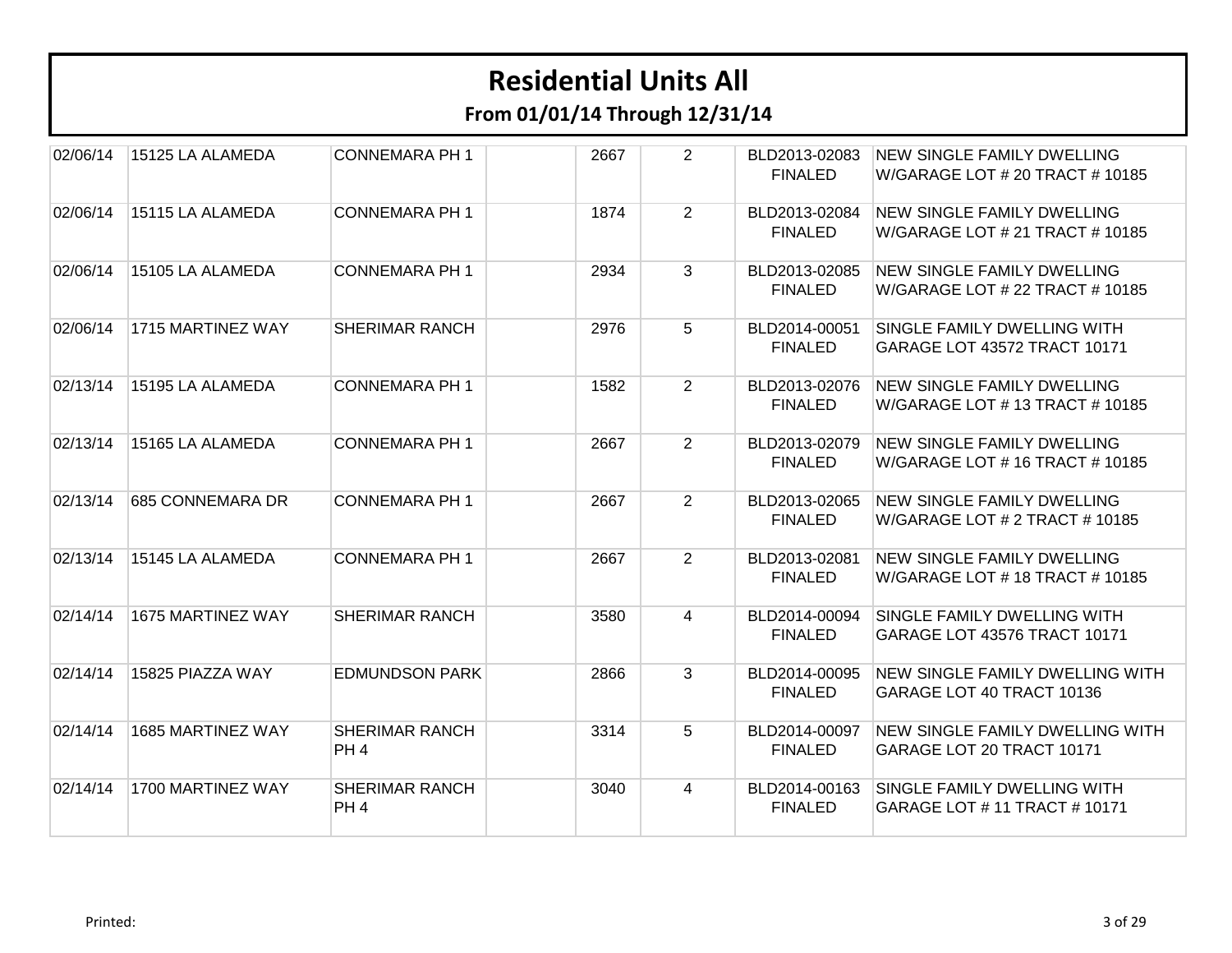| 02/14/14 | 1680 MARTINEZ WAY        | <b>SHERIMAR RANCH</b><br>PH <sub>4</sub>           | 3051 | 4              | BLD2014-00164<br><b>FINALED</b> | SINGLE FAMILY DWELLING WITH<br>GARAGE LOT # 9 TRACT # 10171            |
|----------|--------------------------|----------------------------------------------------|------|----------------|---------------------------------|------------------------------------------------------------------------|
| 02/14/14 | 1630 MARTINEZ WAY        | <b>SHERIMAR RANCH</b><br>PH <sub>4</sub>           | 2522 | 3              | BLD2014-00131<br><b>FINALED</b> | NEW SINGLE FAMILY DWELLING WITH<br>GARAGE LOT # 23 TRACT # 10171       |
| 02/19/14 | <b>1575 BAUTISTA WAY</b> | <b>TERRA MIA AT</b><br><b>MISSION RANCH</b><br>12B | 3051 | $\overline{4}$ | BLD2013-02089<br><b>FINALED</b> | NEW SINGLE FAMILY DWELLING WITH<br>GARAGE LOT # 1 TRACT # 10193        |
| 02/19/14 | <b>1565 BAUTISTA WAY</b> | <b>TERRA MIA AT</b><br><b>MISSION RANCH</b><br>12B | 3709 | 5              | BLD2013-02090<br><b>FINALED</b> | <b>NEW SINGLE FAMILY DWELLING WITH</b><br>GARAGE LOT # 2 TRACT # 10193 |
| 02/19/14 | <b>1555 BAUTISTA WAY</b> | <b>TERRA MIA AT</b><br><b>MISSION RANCH</b><br>12B | 2294 | $\mathbf{3}$   | BLD2013-02091<br><b>FINALED</b> | <b>NEW SINGLE FAMILY DWELLING WITH</b><br>GARAGE LOT # 3 TRACT # 10193 |
| 02/19/14 | <b>1545 BAUTISTA WAY</b> | <b>TERRA MIA AT</b><br><b>MISSION RANCH</b><br>12B | 3231 | 5              | BLD2013-02092<br><b>FINALED</b> | NEW SINGLE FAMILY DWELLING WITH<br>GARAGE LOT # 4 TRACT # 10193        |
| 02/19/14 | <b>1535 BAUTISTA WAY</b> | <b>TERRA MIA AT</b><br><b>MISSION RANCH</b><br>12B | 3705 | 5              | BLD2013-02093<br><b>FINALED</b> | NEW SINGLE FAMILY DWELLING WITH<br>GARAGE LOT # 5 TRACT # 10193        |
| 02/19/14 | 1525 BAUTISTA WAY        | <b>TERRA MIA AT</b><br><b>MISSION RANCH</b><br>12B | 2289 | 3              | BLD2013-02094<br><b>FINALED</b> | NEW SINGLE FAMILY DWELLING WITH<br>GARAGE LOT # 6 TRACT # 10193        |
| 02/19/14 | <b>1515 BAUTISTA WAY</b> | <b>TERRA MIA AT</b><br><b>MISSION RANCH</b><br>12B | 3231 | 5              | BLD2013-02095<br><b>FINALED</b> | NEW SINGLE FAMILY DWELLING WITH<br>GARAGE LOT # 7 TRACT # 10193        |
| 02/19/14 | 1505 BAUTISTA WAY        | <b>TERRA MIA AT</b><br><b>MISSION RANCH</b><br>12B | 3705 | 5              | BLD2013-02096<br><b>FINALED</b> | <b>NEW SINGLE FAMILY DWELLING WITH</b><br>GARAGE LOT # 8 TRACT # 10193 |
| 02/19/14 | <b>1495 BAUTISTA WAY</b> | <b>TERRA MIA AT</b><br><b>MISSION RANCH</b><br>12B | 1647 | $\overline{4}$ | BLD2013-02097<br><b>FINALED</b> | <b>NEW SINGLE FAMILY DWELLING WITH</b><br>GARAGE LOT # 9 TRACT # 10193 |
| 02/19/14 | 18282 SOLANO PL          | <b>TERRA MIA AT</b><br><b>MISSION RANCH</b><br>12B | 1567 | 3              | BLD2013-02098<br><b>FINALED</b> | NEW SINGLE FAMILY DWELLING WITH<br>GARAGE LOT # 10 TRACT # 10193       |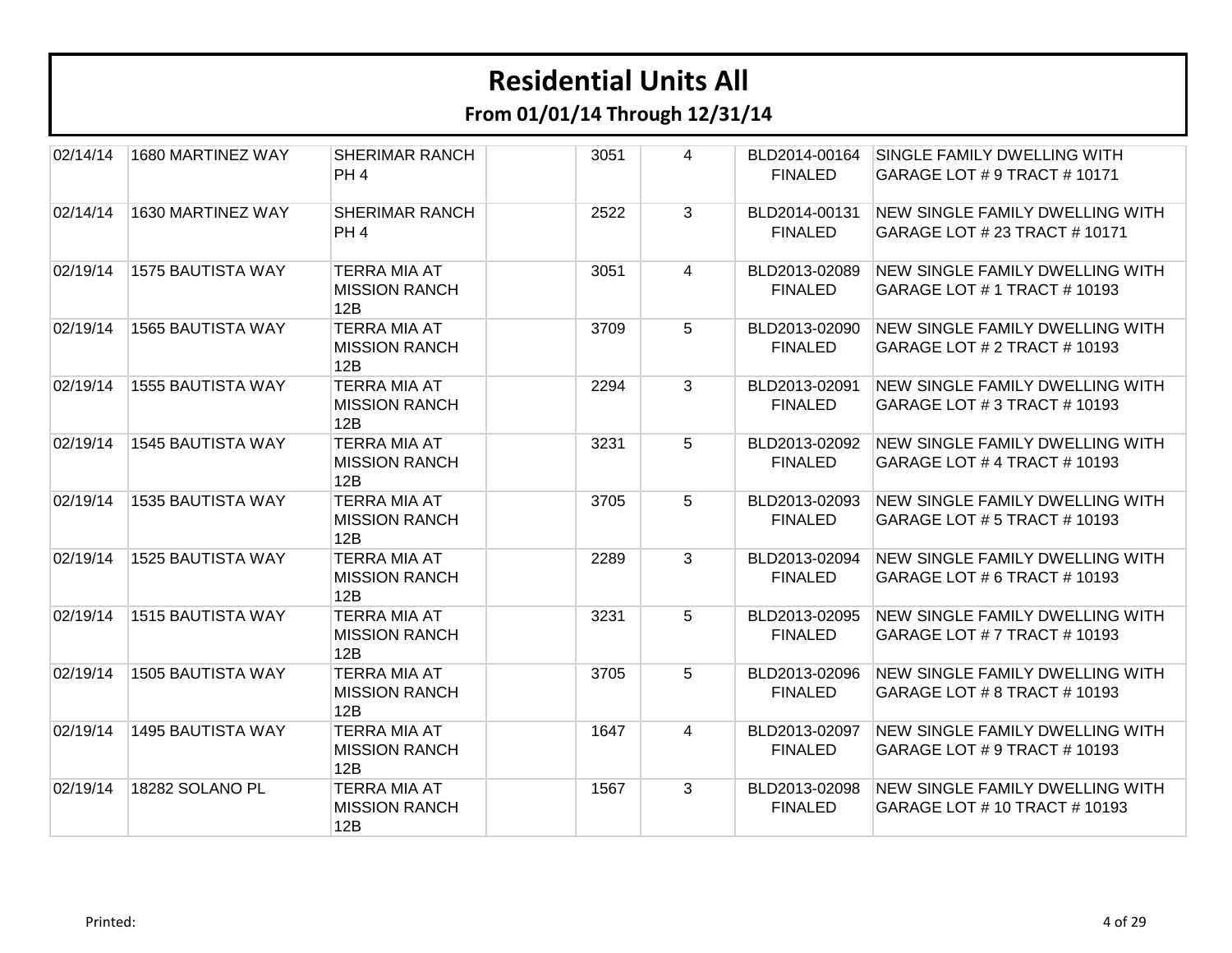| 02/19/14 | 18292 SOLANO PL                      | <b>TERRA MIA AT</b><br><b>MISSION RANCH</b><br>12B | 1567 | 3              | BLD2013-02099<br><b>FINALED</b> | <b>INEW SINGLE FAMILY DWELLING WITH</b><br>GARAGE LOT # 11 TRACT # 10193            |
|----------|--------------------------------------|----------------------------------------------------|------|----------------|---------------------------------|-------------------------------------------------------------------------------------|
| 02/19/14 | 1480 AVENIDA DE LOS<br><b>PADRES</b> | <b>TERRA MIA AT</b><br><b>MISSION RANCH</b><br>12B | 1647 | 4              | BLD2013-02100<br><b>FINALED</b> | <b>NEW SINGLE FAMILY DWELLING WITH</b><br>GARAGE LOT # 12 TRACT # 10193             |
| 02/19/14 | 1520 BAUTISTA WAY                    | <b>TERRA MIA AT</b><br><b>MISSION RANCH</b><br>12B | 1815 | 3              | BLD2013-02101<br><b>FINALED</b> | NEW SINGLE FAMILY DWELLING WITH<br>GARAGE LOT #13 TRACT #10193                      |
| 02/19/14 | <b>1530 BAUTISTA WAY</b>             | <b>TERRA MIA AT</b><br><b>MISSION RANCH</b><br>12B | 3036 | 4              | BLD2013-02102<br><b>FINALED</b> | <b>NEW SINGLE FAMILY DWELLING WITH</b><br>GARAGE LOT # 14 TRACT # 10193             |
| 02/19/14 | <b>1540 BAUTISTA WAY</b>             | <b>TERRA MIA AT</b><br><b>MISSION RANCH</b><br>12B | 3238 | 5              | BLD2013-02103<br><b>FINALED</b> | <b>NEW SINGLE FAMILY DWELLING WITH</b><br>GARAGE LOT #15 TRACT #10193               |
| 02/20/14 | 860 SAN BERNARDO LN                  | <b>TORREON</b>                                     | 2005 | $\overline{4}$ | BLD2014-00132<br><b>FINALED</b> | NEW SINGLE FAMILY DWELLING W/<br>GARAGE LOT 14 TRACT 10134 PLAN 2,<br><b>ELEVB</b>  |
| 02/20/14 | 870 SAN BERNARDO LN                  | <b>TORREON</b>                                     | 1843 | $\mathbf{3}$   | BLD2014-00133<br><b>FINALED</b> | NEW SINGLE FAMILY DWELLING W/<br>GARAGE LOT 15 TRACT 10134 PLAN 1,<br><b>ELEV C</b> |
| 03/03/14 | 380 W MAIN AVE                       |                                                    | 1338 |                | BLD2013-01996<br><b>FINALED</b> | NEW 1338 SQ FT SINGLE FAMILY<br>DWELLING WITH ATTACHED 436 SQ FT<br><b>GARAGE</b>   |
| 03/06/14 | 1660 MARTINEZ WAY                    | <b>SHERIMAR RANCH</b>                              | 3040 | 4              | BLD2014-00258<br><b>FINALED</b> | SINGLE FAMILY DWELLING WITH<br>GARAGE LOT 43562 TRACT 10171                         |
| 03/06/14 | 1705 MARTINEZ WAY                    | <b>SHERIMAR RANCH</b>                              | 2429 | 4              | BLD2014-00259<br><b>FINALED</b> | SINGLE FAMILY DWELLING WITH<br>GARAGE LOT 43573 TRACT 10171                         |
| 03/06/14 | 1640 MARTINEZ WAY                    | <b>SHERIMAR RANCH</b>                              | 2529 | 4              | BLD2014-00260<br><b>FINALED</b> | SINGLE FAMILY DWELLING WITH<br>GARAGE LOT 43577 TRACT 10171                         |
| 03/06/14 | 15940 FERRARA CT                     | <b>EDMUNDSON PARK</b>                              | 2471 | 3              | BLD2014-00261<br><b>FINALED</b> | NEW SINGLE FAMILY DWELLING WITH<br>GARAGE LOT 13 TRACT 10135                        |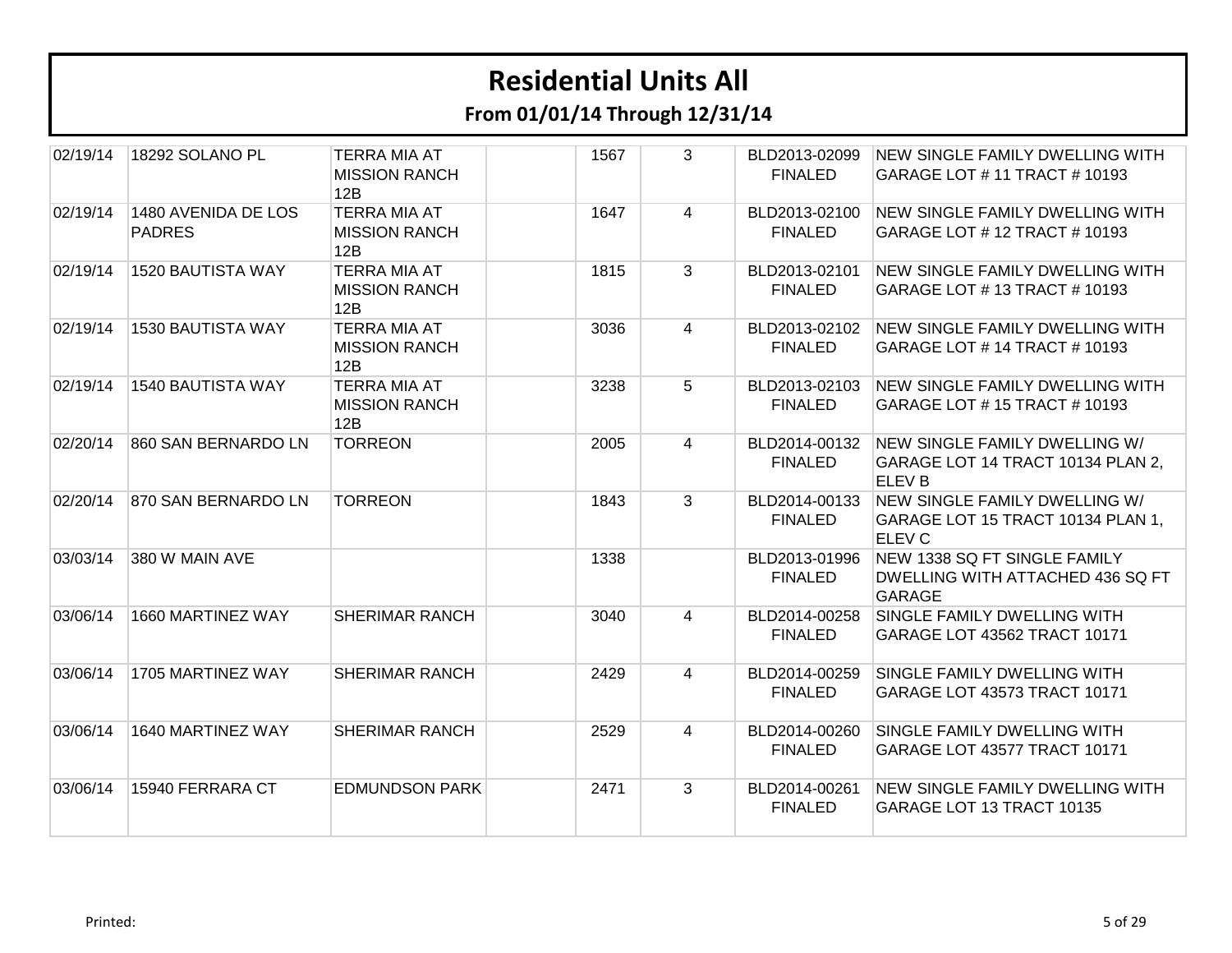| 03/06/14 | 15935 DONDOLARE ST  | <b>EDMUNDSON PARK</b> | 2291 | 3 | BLD2014-00262<br><b>FINALED</b> | <b>NEW SINGLE FAMILY DWELLING WITH</b><br>GARAGE LOT 21 TRACT 10135                                |
|----------|---------------------|-----------------------|------|---|---------------------------------|----------------------------------------------------------------------------------------------------|
| 03/06/14 | 15955 DONDOLARE ST  | <b>EDMUNDSON PARK</b> | 2775 |   | BLD2014-00263<br><b>FINALED</b> | NEW SINGLE FAMILY DWELLING WITH<br>GARAGE LOT 23 TRACT 10135                                       |
| 03/13/14 | 895 SAN PEDRO AVE   | <b>TORREON</b>        | 1795 | 3 | BLD2014-00186<br><b>FINALED</b> | <b>NEW ATTACHED SINGLE FAMILY</b><br><b>DWELLING W/ GARAGE LOT 1 TRACT</b><br>10134 PLAN 6, ELEV A |
| 03/13/14 | 885 SAN PEDRO AVE   | <b>TORREON</b>        | 2187 | 3 | BLD2014-00187<br><b>FINALED</b> | <b>NEW ATTACHED SINGLE FAMILY</b><br>DWELLING W/ GARAGE LOT 2 TRACT<br>10134 PLAN 7, ELEV A        |
| 03/13/14 | 875 SAN PEDRO AVE   | <b>TORREON</b>        | 1843 | 3 | BLD2014-00188<br><b>FINALED</b> | NEW SINGLE FAMILY DWELLING W/<br>GARAGE LOT 3 TRACT 10134 PLAN 1,<br><b>ELEV B</b>                 |
| 03/13/14 | 865 SAN PEDRO AVE   | <b>TORREON</b>        | 2005 | 4 | BLD2014-00189<br><b>FINALED</b> | NEW SINGLE FAMILY DWELLING W/<br>GARAGE LOT 4 TRACT 10134 PLAN 2,<br><b>ELEV C</b>                 |
| 03/13/14 | 855 SAN PEDRO AVE   | <b>TORREON</b>        | 2377 | 4 | BLD2014-00190<br><b>FINALED</b> | NEW SINGLE FAMILY DWELLING W/<br>GARAGE LOT 5 TRACT 10134 PLAN 4,<br><b>ELEVA</b>                  |
| 03/13/14 | 845 SAN PEDRO AVE   | <b>TORREON</b>        | 2005 | 4 | BLD2014-00191<br><b>FINALED</b> | NEW SINGLE FAMILY DWELLING W/<br>GARAGE LOT 6 TRACT 10134 PLAN # 2,<br><b>ELEV B</b>               |
| 03/13/14 | 835 SAN PEDRO AVE   | <b>TORREON</b>        | 2005 | 4 | BLD2014-00192<br><b>FINALED</b> | NEW SINGLE FAMILY DWELLING W/<br>GARAGE LOT 7 TRACT 10134 PLAN 2,<br><b>ELEVA</b>                  |
| 03/13/14 | 825 SAN PEDRO AVE   | <b>TORREON</b>        | 2377 | 4 | BLD2014-00193<br><b>FINALED</b> | NEW SINGLE FAMILY DWELLING W/<br>GARAGE LOT 8 TRACT 10134 PLAN 4,<br><b>ELEV B</b>                 |
| 03/13/14 | 810 SAN BERNARDO LN | <b>TORREON</b>        | 1795 | 3 | BLD2014-00194<br><b>FINALED</b> | <b>NEW ATTACHED SINGLE FAMILY</b><br>DWELLING W/ GARAGE LOT 9 TRACT<br>10134 PLAN 6, ELEV C        |
| 03/13/14 | 820 SAN BERNARDO LN | <b>TORREON</b>        | 2187 | 3 | BLD2014-00195<br><b>FINALED</b> | <b>NEW ATTACHED SINGLE FAMILY</b><br>DWELLING W/ GARAGE LOT 10 TRACT<br>10134 PLAN 7, ELEV C       |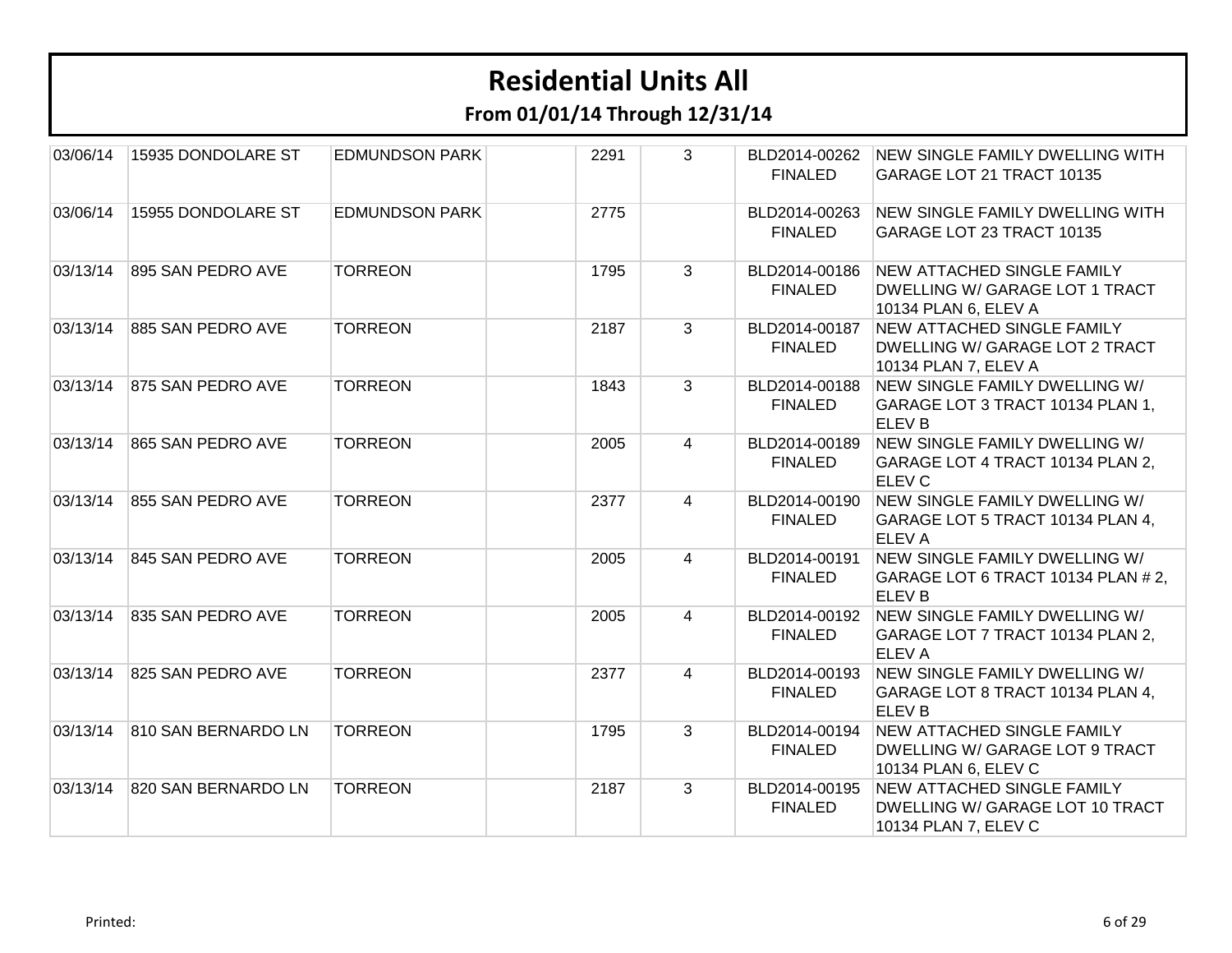| 03/13/14 | 830 SAN BERNARDO LN           | <b>TORREON</b> | 1843 | 3              | <b>FINALED</b>                  | BLD2014-00196 NEW SINGLE FAMILY DWELLING W/<br>GARAGE LOT 11 TRACT 10134 PLAN 1,<br><b>ELEVB</b> |
|----------|-------------------------------|----------------|------|----------------|---------------------------------|--------------------------------------------------------------------------------------------------|
| 03/13/14 | 840 SAN BERNARDO LN           | <b>TORREON</b> | 2005 | $\overline{4}$ | BLD2014-00197<br><b>FINALED</b> | NEW SINGLE FAMILY DWELLING W/<br>GARAGE LOT 12 TRACT 10134 PLAN 2,<br><b>ELEV C</b>              |
| 03/13/14 | 850 SAN BERNARDO LN           | <b>TORREON</b> | 1843 | $\mathbf{3}$   | BLD2014-00198<br><b>FINALED</b> | NEW SINGLE FAMILY DWELLING W/<br>GARAGE LOT 13 TRACT 10134 PLAN 1,<br><b>ELEVA</b>               |
| 03/13/14 | 880 SAN BERNARDO LN           | <b>TORREON</b> | 2187 | 3              | BLD2014-00199<br><b>FINALED</b> | <b>NEW ATTACHED SINGLE FAMILY</b><br>DWELLING W/ GARAGE LOT 16 TRACT<br>10134 PLAN 7, ELEV C     |
| 03/13/14 | 890 SAN BERNARDO LN           | <b>TORREON</b> | 1795 | 3              | BLD2014-00200<br><b>FINALED</b> | <b>NEW ATTACHED SINGLE FAMILY</b><br>DWELLING W/ GARAGE LOT 17 TRACT<br>10134 PLAN 6, ELEV C     |
| 03/13/14 | 16702 SAN CLEMENTE LN TORREON |                | 2634 | $\overline{4}$ | BLD2014-00201<br><b>FINALED</b> | NEW SINGLE FAMILY DWELLING LOT 18<br>TRACT 10134 PLAN 5, ELEV A                                  |
| 03/13/14 | 16712 SAN CLEMENTE LN TORREON |                | 2108 | $\mathbf{3}$   | BLD2014-00203<br><b>FINALED</b> | NEW SINGLE FAMILY DWELLING LOT 19<br>TRACT 10134 PLAN 3, ELEV C                                  |
| 03/13/14 | 16722 SAN CLEMENTE LN TORREON |                | 2634 | $\overline{4}$ | BLD2014-00205<br><b>FINALED</b> | NEW SINGLE FAMILY DWELLING LOT 20<br>TRACT 10134 PLAN 5, ELEV B                                  |
| 03/13/14 | 16732 SAN CLEMENTE LN TORREON |                | 2108 | 3              | BLD2014-00207<br><b>FINALED</b> | NEW SINGLE FAMILY DWELLING LOT 21<br>TRACT 10134 PLAN 3, ELEV A                                  |
| 03/13/14 | 16742 SAN CLEMENTE LN TORREON |                | 2634 | $\overline{4}$ | BLD2014-00209<br><b>FINALED</b> | <b>NEW SINGLE FAMILY DWELLING LOT 22</b><br>TRACT 10134 PLAN 5, ELEV C                           |
| 03/13/14 | 16752 SAN CLEMENTE LN TORREON |                | 2108 | 3              | BLD2014-00211<br><b>FINALED</b> | NEW SINGLE FAMILY DWELLING LOT 23<br>TRACT 10134 PLAN 3, ELEV B                                  |
| 03/13/14 | 16762 SAN CLEMENTE LN TORREON |                | 2634 | $\overline{4}$ | <b>FINALED</b>                  | BLD2014-00213 NEW SINGLE FAMILY DWELLING LOT 24<br>TRACT 10134 PLAN 5, ELEV A                    |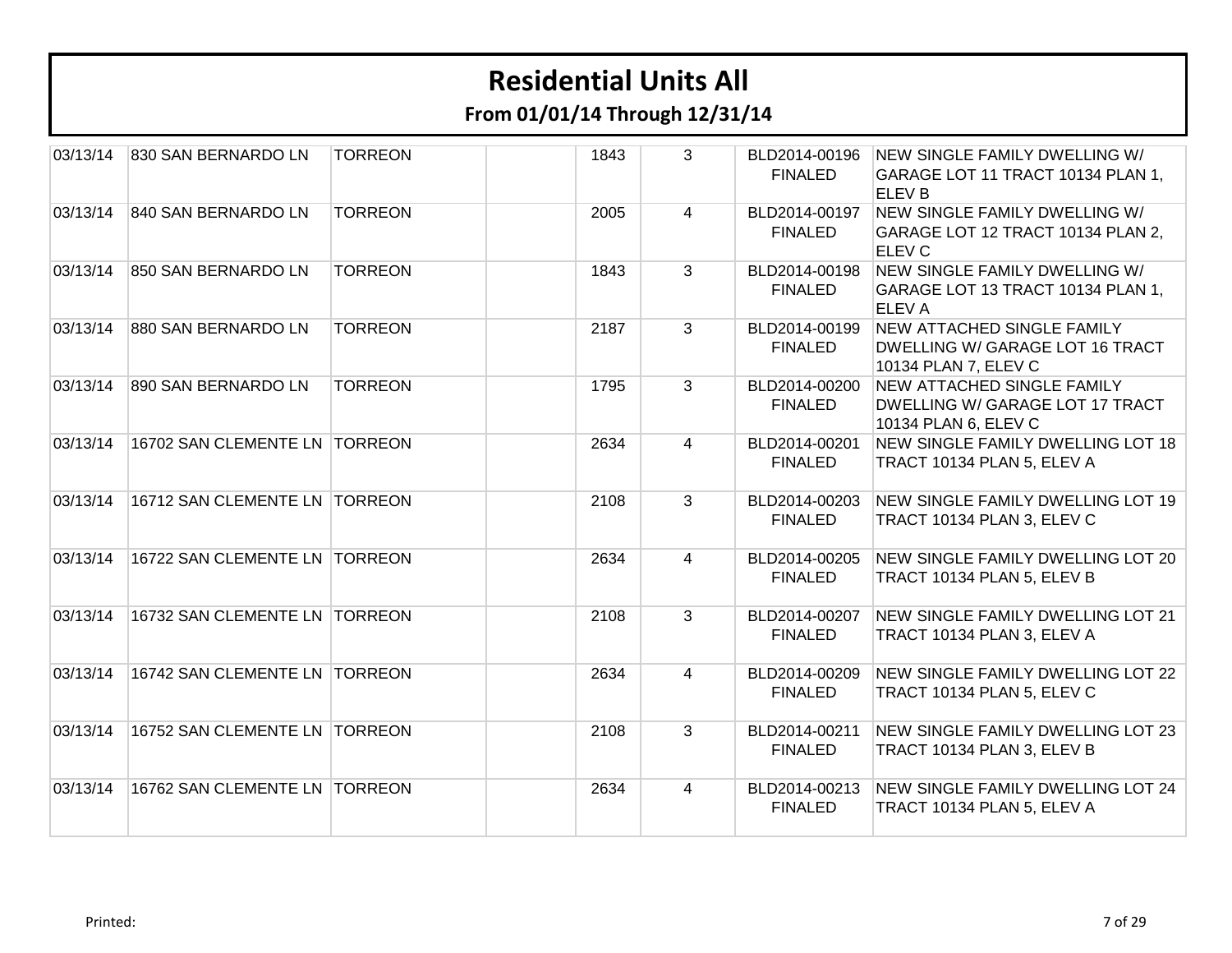| 03/28/14 | 15840 PIAZZA WAY   | <b>EDMUNDSON PARK</b> | 2144 | 3              | BLD2014-00362<br><b>FINALED</b> | <b>NEW ATTACHED SINGLE FAMILY</b><br>DWELLING W/GARAGE LOT 43 TRACT<br>10136 |
|----------|--------------------|-----------------------|------|----------------|---------------------------------|------------------------------------------------------------------------------|
| 03/28/14 | 15945 DONDOLARE ST | <b>EDMUNDSON PARK</b> | 2775 | 5              | BLD2014-00363<br><b>FINALED</b> | <b>NEW SINGLE FAMILY DWELLING WITH</b><br>GARAGE LOT 22 TRACT 10135          |
| 04/21/14 | 16760 SAN DIMAS LN | <b>TORREON</b>        | 2634 | 4              | BLD2014-00215<br><b>FINALED</b> | <b>NEW SINGLE FAMILY DWELLING LOT 25</b><br>TRACT 10134 PLAN 5, ELEV C       |
| 04/21/14 | 16750 SAN DIMAS LN | <b>TORREON</b>        | 2108 | 3              | BLD2014-00217<br><b>FINALED</b> | NEW SINGLE FAMILY DWELLING LOT 26<br>TRACT 10134 PLAN 3, ELEV A              |
| 04/21/14 | 16740 SAN DIMAS LN | <b>TORREON</b>        | 2634 | 4              | BLD2014-00219<br><b>FINALED</b> | <b>NEW SINGLE FAMILY DWELLING LOT 27</b><br>TRACT 10134 PLAN 5, ELEV B       |
| 04/21/14 | 16730 SAN DIMAS LN | <b>TORREON</b>        | 2108 | $\mathbf{3}$   | BLD2014-00221<br><b>FINALED</b> | <b>NEW SINGLE FAMILY DWELLING LOT 28</b><br>TRACT 10134 PLAN 3, ELEV C       |
| 04/21/14 | 16720 SAN DIMAS LN | <b>TORREON</b>        | 2634 | $\overline{4}$ | BLD2014-00223<br><b>FINALED</b> | NEW SINGLE FAMILY DWELLING LOT 29<br><b>TRACT 10134</b>                      |
| 04/21/14 | 16710 SAN DIMAS LN | <b>TORREON</b>        | 2108 | 3              | BLD2014-00225<br><b>FINALED</b> | NEW SINGLE FAMILY DWELLING LOT 30<br><b>TRACT 10134</b>                      |
| 04/21/14 | 16700 SAN DIMAS LN | <b>TORREON</b>        | 2634 | 4              | BLD2014-00227<br><b>FINALED</b> | NEW SINGLE FAMILY DWELLING LOT 31<br><b>TRACT 10134</b>                      |
| 04/21/14 | 16705 SAN DIMAS LN | <b>TORREON</b>        | 2377 | 4              | BLD2014-00229<br><b>FINALED</b> | NEW SINGLE FAMILY DWELLING W/<br>GARAGE LOT 32 TRACT 10134                   |
| 04/21/14 | 16715 SAN DIMAS LN | <b>TORREON</b>        | 1843 | 3              | BLD2014-00230<br><b>FINALED</b> | NEW SINGLE FAMILY DWELLING W/<br>GARAGE LOT 33 TRACT 10134                   |
| 04/21/14 | 16725 SAN DIMAS LN | <b>TORREON</b>        | 2377 | 4              | BLD2014-00231<br><b>FINALED</b> | NEW SINGLE FAMILY DWELLING W/<br>GARAGE LOT 34 TRACT 10134                   |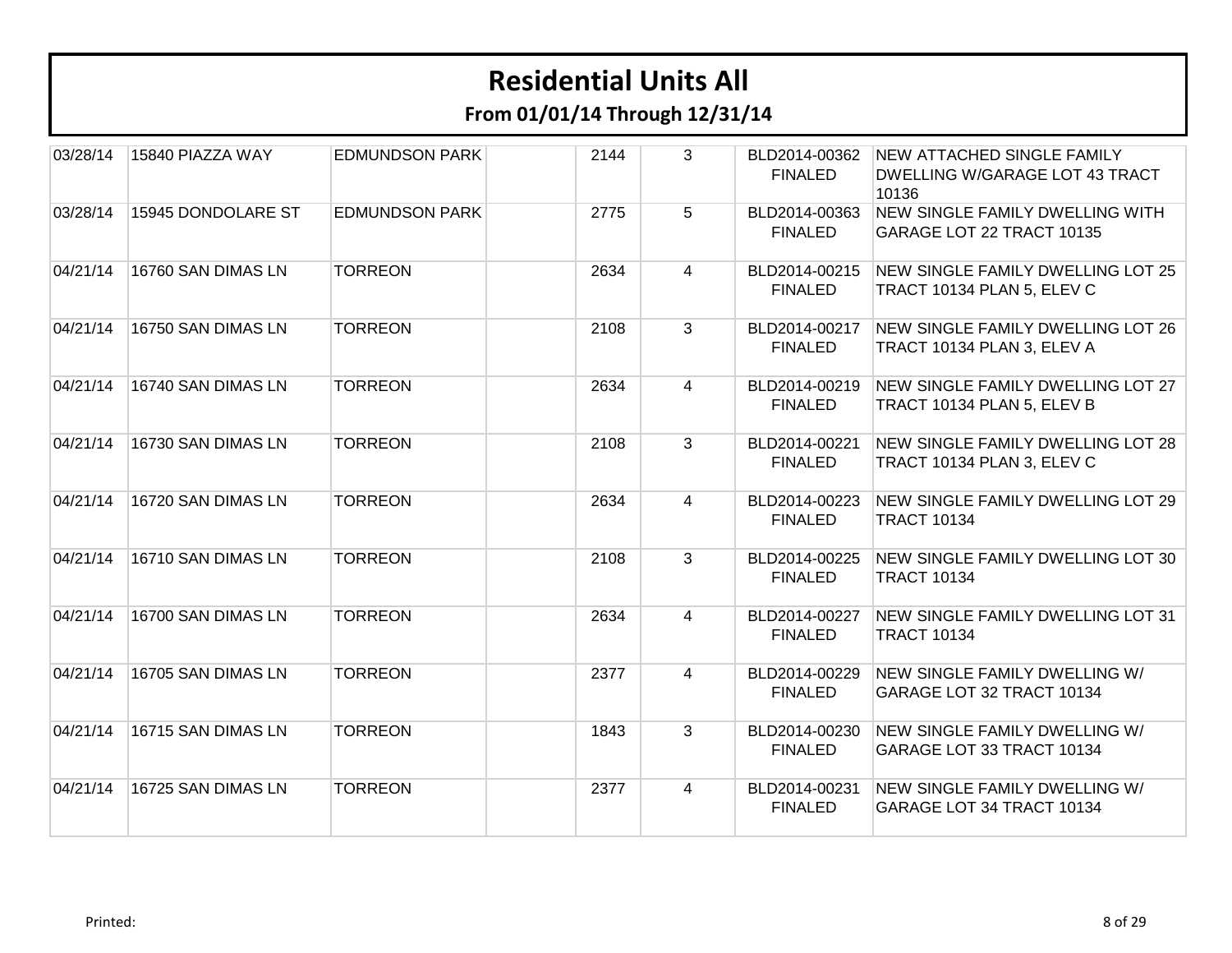| 04/21/14 | 16735 SAN DIMAS LN | <b>TORREON</b> | 1843 | 3              | BLD2014-00232<br><b>FINALED</b> | NEW SINGLE FAMILY DWELLING W/<br>GARAGE LOT 35 TRACT 10134                                   |
|----------|--------------------|----------------|------|----------------|---------------------------------|----------------------------------------------------------------------------------------------|
| 04/21/14 | 16745 SAN DIMAS LN | <b>TORREON</b> | 1843 | 3              | BLD2014-00233<br><b>FINALED</b> | NEW SINGLE FAMILY DWELLING W/<br>GARAGE LOT 36 TRACT 10134                                   |
| 04/21/14 | 16755 SAN DIMAS LN | <b>TORREON</b> | 2377 | 4              | BLD2014-00234<br><b>FINALED</b> | NEW SINGLE FAMILY DWELLING W/<br>GARAGE LOT 37 TRACT 10134                                   |
| 04/21/14 | 16765 SAN DIMAS LN | <b>TORREON</b> | 2377 | 4              | BLD2014-00235<br><b>FINALED</b> | NEW SINGLE FAMILY DWELLING W/<br>GARAGE LOT 38 TRACT 10134 PLAN 1,<br><b>ELEVA</b>           |
| 04/21/14 | 16775 SAN DIMAS LN | <b>TORREON</b> | 2377 | 4              | BLD2014-00236<br><b>FINALED</b> | NEW SINGLE FAMILY DWELLING W/<br>GARAGE LOT 39 TRACT 10134                                   |
| 04/21/14 | 16785 SAN DIMAS LN | <b>TORREON</b> | 1843 | $\mathbf{3}$   | BLD2014-00237<br><b>FINALED</b> | NEW SINGLE FAMILY DWELLING W/<br>GARAGE LOT 40 TRACT 10134                                   |
| 04/21/14 | 16795 SAN DIMAS LN | <b>TORREON</b> | 1843 | $\mathbf{3}$   | BLD2014-00238<br><b>FINALED</b> | NEW SINGLE FAMILY DWELLING W/<br>GARAGE LOT 41 TRACT 10134 PLAN 1,<br><b>ELEV C</b>          |
| 04/21/14 | 16805 SAN DIMAS LN | <b>TORREON</b> | 2187 | $\overline{3}$ | BLD2014-00239<br><b>FINALED</b> | NEW ATTACHED SINGLE FAMILY<br>DWELLING W/ GARAGE LOT 42 TRACT                                |
| 04/21/14 | 16815 SAN DIMAS LN | <b>TORREON</b> | 1795 | 3              | BLD2014-00240<br><b>FINALED</b> | <b>NEW ATTACHED SINGLE FAMILY</b><br>DWELLING W/ GARAGE LOT 43 TRACT<br>10134 PLAN 6, ELEV A |
| 04/21/14 | 16800 SAN DIMAS LN | <b>TORREON</b> | 1795 | 3              | BLD2014-00241<br><b>FINALED</b> | <b>NEW ATTACHED SINGLE FAMILY</b><br>DWELLING W/ GARAGE LOT 44 TRACT<br>10134                |
| 04/21/14 | 16790 SAN DIMAS LN | <b>TORREON</b> | 2187 | 3              | BLD2014-00242<br><b>FINALED</b> | NEW ATTACHED SINGLE FAMILY<br>DWELLING W/ GARAGE LOT 45 TRACT<br>10134                       |
| 04/21/14 | 16780 SAN DIMAS LN | <b>TORREON</b> | 2005 | $\overline{4}$ | BLD2014-00243<br><b>FINALED</b> | NEW SINGLE FAMILY DWELLING W/<br>GARAGE LOT 46 TRACT 10134                                   |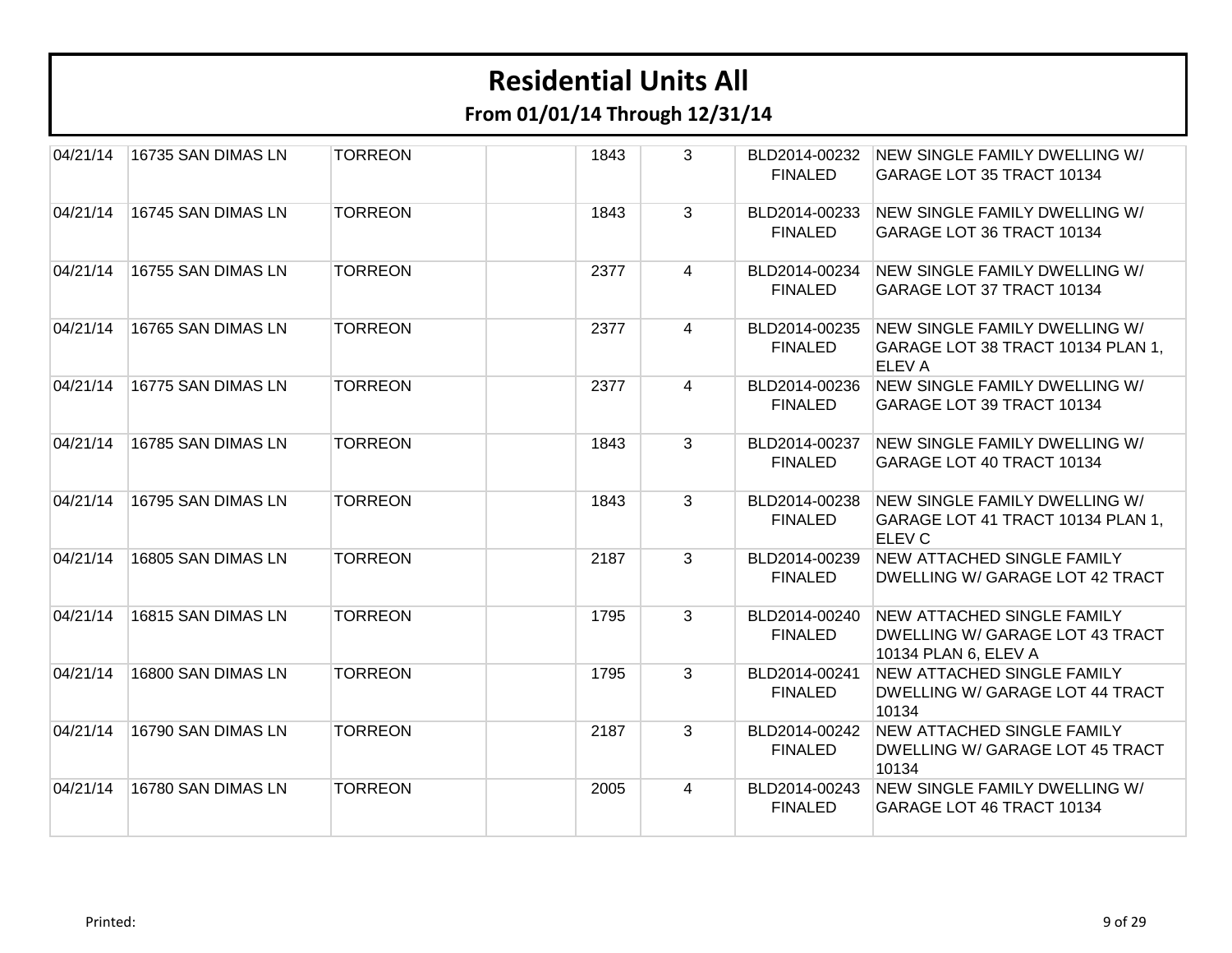| 04/21/14 | 845 SAN BLAS LN    | <b>TORREON</b>                           | 2377 | 4              | BLD2014-00244<br><b>FINALED</b> | NEW SINGLE FAMILY DWELLING W/<br>GARAGE LOT 47 TRACT 10134                                                                                                        |
|----------|--------------------|------------------------------------------|------|----------------|---------------------------------|-------------------------------------------------------------------------------------------------------------------------------------------------------------------|
| 04/21/14 | 855 SAN BLAS LN    | <b>TORREON</b>                           | 2005 | 4              | BLD2014-00245<br><b>FINALED</b> | NEW SINGLE FAMILY DWELLING W/<br>GARAGE LOT 48 TRACT 10134                                                                                                        |
| 04/21/14 | 865 SAN BLAS LN    | <b>TORREON</b>                           | 2377 | 4              | BLD2014-00246<br><b>FINALED</b> | NEW SINGLE FAMILY DWELLING W/<br>GARAGE LOT 49 TRACT 10134                                                                                                        |
| 04/24/14 | 1725 MARTINEZ WAY  | <b>SHERIMAR RANCH</b><br>PH <sub>4</sub> | 400  | $\mathbf 1$    | BLD2014-00130<br><b>FINALED</b> | <b>NEW DETACHED SECONDARY</b><br>DWELLING LOT #16 TRACT #10171                                                                                                    |
| 05/02/14 | 15960 DONDOLARE ST | <b>EDMUNDSON PARK</b>                    | 2471 | 4              | BLD2014-00615<br><b>FINALED</b> | <b>NEW SINGLE FAMILY DWELLING WITH</b><br>GARAGE LOT 24 TRACT 10135                                                                                               |
| 05/21/14 | 19265 CLAYTON AVE  | <b>AMADORA NORTH</b>                     | 3340 | 4              | BLD2014-00664<br><b>FINALED</b> | NEW SINGLE FAMILY DWELLING WITH<br>GARAGE LOT 1 TRACT 10066                                                                                                       |
| 05/21/14 | 19260 CLAYTON AVE  | <b>AMADORA NORTH</b>                     | 3349 | 4              | BLD2014-00665<br><b>FINALED</b> | <b>NEW SINGLE FAMILY DWELLING WITH</b><br>GARAGE LOT 2 TRACT 10066                                                                                                |
| 05/21/14 | 19250 CLAYTON AVE  | <b>AMADORA NORTH</b>                     | 5099 | $\overline{4}$ | BLD2014-00666<br><b>FINALED</b> | <b>NEW SINGLE FAMILY DWELLING</b><br>W/GARAGE & ATTACHED SECONDARY<br>DWELLING LOT 3 TRACT 10066 PLAN 6,<br>ELEV. B (WITH SECONDARY DWELLING<br>AND MEDIA OPTION) |
| 05/21/14 | 325 PEEBLES AVE    | <b>AMADORA NORTH</b>                     | 4059 | 4              | BLD2014-00667<br><b>FINALED</b> | <b>NEW SINGLE FAMILY DWELLING WITH</b><br>GARAGE LOT 6 TRACT 10066                                                                                                |
| 05/21/14 | 335 PEEBLES AVE    | <b>AMADORA NORTH</b>                     | 5099 | 4              | BLD2014-00668<br><b>FINALED</b> | <b>NEW SINGLE FAMILY DWELLING</b><br>W/GARAGE & ATTACHED SECONDARY<br>DWELLING LOT 7 TRACT 10066 PLAN 6,<br>ELEV. B (WITH SECONDARY DWELLING<br>AND MEDIA OPTION) |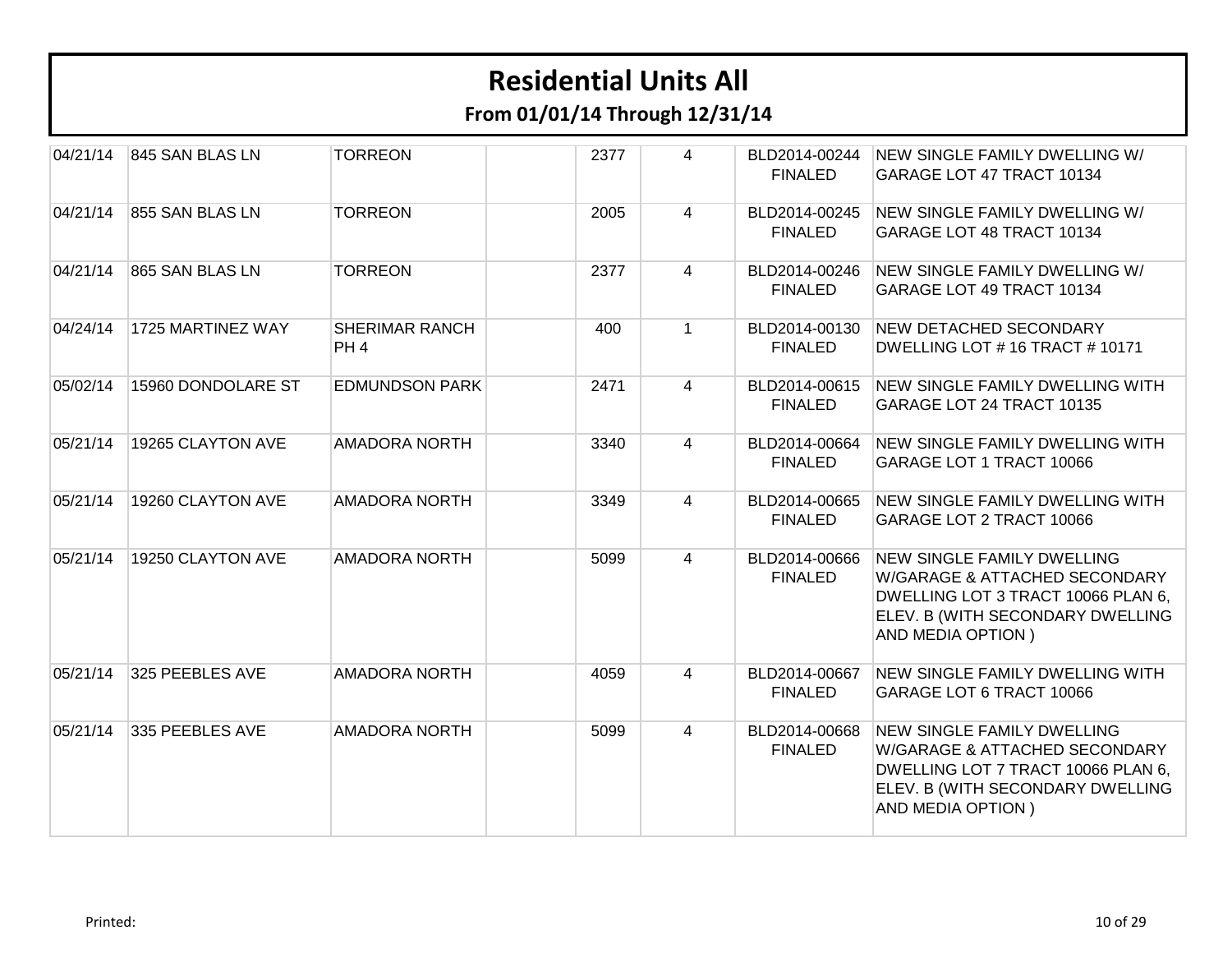| 05/29/14 | 1580 BAUTISTA WAY        | <b>TERRA MIA AT</b><br><b>MISSION RANCH</b> | 1567 | 3              | BLD2014-00783<br><b>FINALED</b> | <b>NEW SINGLE FAMILY DWELLING WITH</b><br>GARAGE LOT 1 TRACT 10222                    |
|----------|--------------------------|---------------------------------------------|------|----------------|---------------------------------|---------------------------------------------------------------------------------------|
| 05/29/14 | 18291 BAUTISTA CIR       | <b>TERRA MIA AT</b><br><b>MISSION RANCH</b> | 1647 | 4              | BLD2014-00784<br><b>FINALED</b> | <b>NEW SINGLE FAMILY DWELLING WITH</b><br>GARAGE LOT 2 TRACT 10222                    |
| 05/29/14 | 18281 BAUTISTA CIR       | <b>TERRA MIA AT</b><br><b>MISSION RANCH</b> | 2289 | $\mathbf{3}$   | BLD2014-00785<br><b>FINALED</b> | NEW SINGLE FAMILY DWELLING WITH<br>GARAGE LOT 3 TRACT 10122                           |
| 05/29/14 | 18271 BAUTISTA CIR       | <b>TERRA MIA AT</b><br><b>MISSION RANCH</b> | 3038 | $\overline{4}$ | BLD2014-00786<br><b>FINALED</b> | NEW SINGLE FAMILY DWELLING WITH<br>GARAGE LOT 4 TRACT 10222                           |
| 05/29/14 | 18261 BAUTISTA CIR       | <b>TERRA MIA AT</b><br><b>MISSION RANCH</b> | 3238 | 5              | BLD2014-00787<br><b>FINALED</b> | <b>NEW SINGLE FAMILY DWELLING WITH</b><br>GARAGE LOT 5 TRACT 10222                    |
| 05/29/14 | <b>1550 BAUTISTA WAY</b> | <b>TERRA MIA AT</b><br><b>MISSION RANCH</b> | 3051 | $\overline{4}$ | BLD2014-00788<br><b>FINALED</b> | NEW SINGLE FAMILY DWELLING WITH<br>GARAGE LOT 6 TRACT 10222                           |
| 05/29/14 | 1560 BAUTISTA WAY        | <b>TERRA MIA AT</b><br><b>MISSION RANCH</b> | 1647 | $\overline{4}$ | BLD2014-00789<br><b>FINALED</b> | NEW SINGLE FAMILY DWELLING WITH<br>GARAGE LOT 7 TRACT 10222                           |
| 05/29/14 | 18282 BAUTISTA CIR       | <b>TERRA MIA AT</b><br><b>MISSION RANCH</b> | 1567 | $\mathbf{3}$   | BLD2014-00790<br><b>FINALED</b> | NEW SINGLE FAMILY DWELLING WITH<br>GARAGE LOT 8 TRACT 10222                           |
| 06/09/14 | 2785 TORO VISTA CT       |                                             | 5788 | 5              | BLD2014-00003<br><b>FINALED</b> | NEW SINGLE FAMILY DWELLING WITH<br><b>ATTACHED GARAGE</b>                             |
| 06/17/14 | 17481 LAKEVIEW DR        |                                             | 499  |                | BLD2014-00616<br><b>FINALED</b> | CONVERT 499 SF OF 1ST FLOOR NON-<br>HABITABLE SPACE INTO SECONDARY<br><b>DWELLING</b> |
| 06/19/14 | 19081 SAFFRON DR         | <b>STONEBRIDGE</b>                          | 1819 | 3              | BLD2014-00499<br><b>FINALED</b> | <b>NEW ATTACHED SINGLE FAMILY</b><br>DWELLING W/GARAGE LOT 1 TRACT<br>10177           |
| 06/19/14 | 101 GARLIC AVE           | <b>STONEBRIDGE</b>                          | 1909 | 3              | BLD2014-00500<br><b>FINALED</b> | <b>NEW ATTACHED SINGLE FAMILY</b><br>DWELLING W/GARAGE LOT 2 TRACT<br>10177           |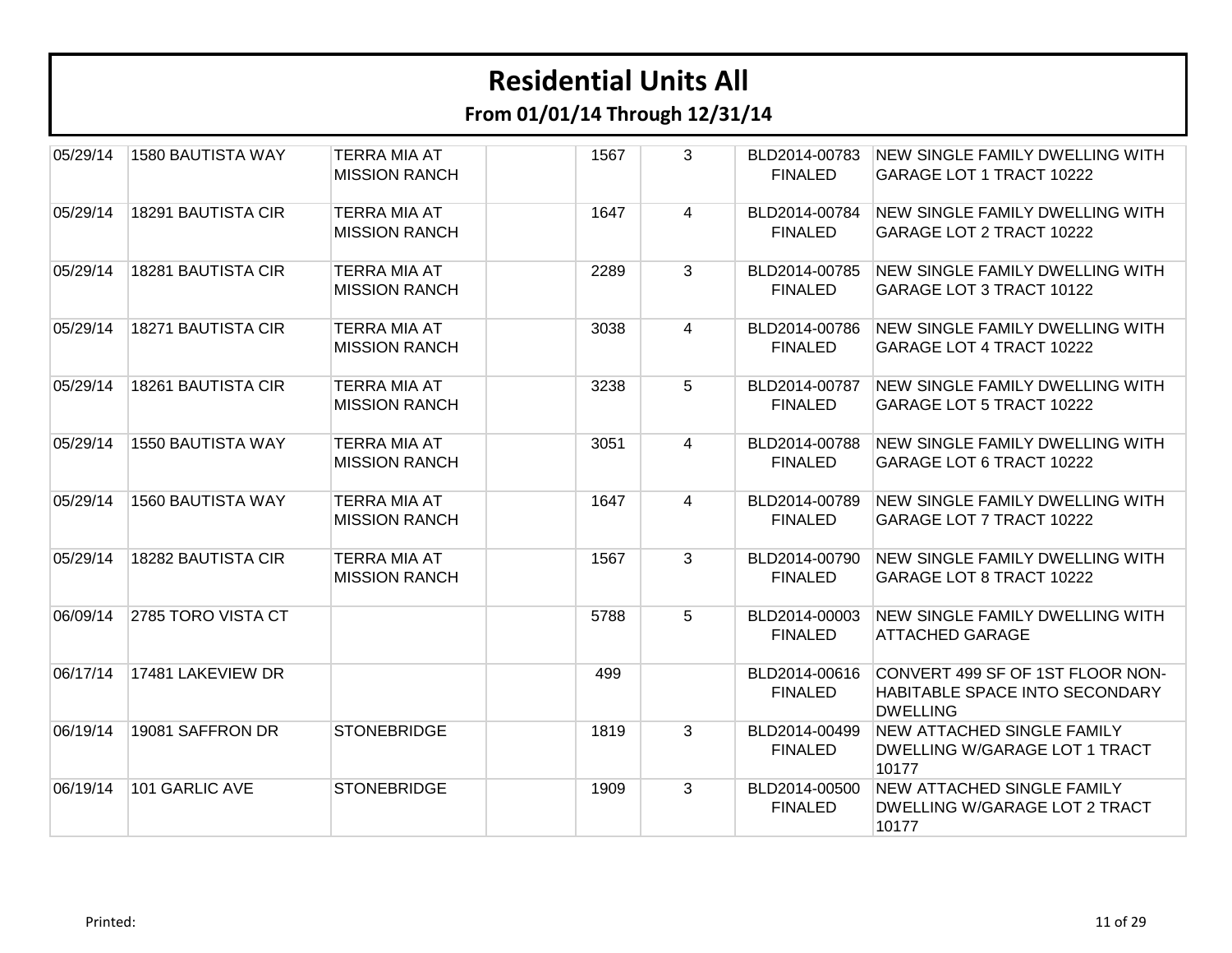| 06/19/14 | 111 GARLIC AVE        | <b>STONEBRIDGE</b> | 2640 | 4 | BLD2014-00501<br><b>FINALED</b> | <b>NEW SINGLE FAMILY DWELLING</b><br>W/GARAGE LOT 3 TRACT 10177  |
|----------|-----------------------|--------------------|------|---|---------------------------------|------------------------------------------------------------------|
| 06/19/14 | 121 GARLIC AVE        | <b>STONEBRIDGE</b> | 3456 | 5 | BLD2014-00502<br><b>FINALED</b> | NEW SINGLE FAMILY DWELLING<br>W/GARAGE LOT 4 TRACT 10177         |
| 06/19/14 | 131 GARLIC AVE        | <b>STONEBRIDGE</b> | 3130 | 4 | BLD2014-00503<br><b>FINALED</b> | <b>NEW SINGLE FAMILY DWELLING</b><br>W/GARAGE LOT 5 TRACT 10177  |
| 06/19/14 | <b>141 GARLIC AVE</b> | <b>STONEBRIDGE</b> | 3456 | 5 | BLD2014-00504<br><b>FINALED</b> | <b>NEW SINGLE FAMILY DWELLING</b><br>W/GARAGE LOT 6 TRACT 10177  |
| 06/19/14 | <b>151 GARLIC AVE</b> | <b>STONEBRIDGE</b> | 2112 | 3 | BLD2014-00505<br><b>FINALED</b> | <b>NEW SINGLE FAMILY DWELLING</b><br>W/GARAGE LOT 7 TRACT 10177  |
| 06/19/14 | <b>161 GARLIC AVE</b> | <b>STONEBRIDGE</b> | 3130 | 4 | BLD2014-00506<br><b>FINALED</b> | <b>NEW SINGLE FAMILY DWELLING</b><br>W/GARAGE LOT 8 TRACT 10177  |
| 06/19/14 | 171 GARLIC AVE        | <b>STONEBRIDGE</b> | 2640 | 4 | BLD2014-00507<br><b>FINALED</b> | <b>NEW SINGLE FAMILY DWELLING</b><br>W/GARAGE LOT 9 TRACT 10177  |
| 06/19/14 | 181 GARLIC AVE        | <b>STONEBRIDGE</b> | 3130 | 4 | BLD2014-00508<br><b>FINALED</b> | <b>NEW SINGLE FAMILY DWELLING</b><br>W/GARAGE LOT 10 TRACT 10177 |
| 06/19/14 | <b>191 GARLIC AVE</b> | <b>STONEBRIDGE</b> | 2112 | 3 | BLD2014-00509<br><b>FINALED</b> | <b>NEW SINGLE FAMILY DWELLING</b><br>W/GARAGE LOT 11 TRACT 10177 |
| 06/19/14 | 201 GARLIC AVE        | <b>STONEBRIDGE</b> | 2112 | 3 | BLD2014-00510<br><b>FINALED</b> | <b>NEW SINGLE FAMILY DWELLING</b><br>W/GARAGE LOT 12 TRACT 10177 |
| 06/19/14 | <b>190 GARLIC AVE</b> | <b>STONEBRIDGE</b> | 2112 | 3 | BLD2014-00511<br><b>FINALED</b> | <b>NEW SINGLE FAMILY DWELLING</b><br>W/GARAGE LOT 13 TRACT 10177 |
| 06/19/14 | <b>180 GARLIC AVE</b> | <b>STONEBRIDGE</b> | 3130 | 4 | BLD2014-00512<br><b>FINALED</b> | NEW SINGLE FAMILY DWELLING<br>W/GARAGE LOT 14 TRACT 10177        |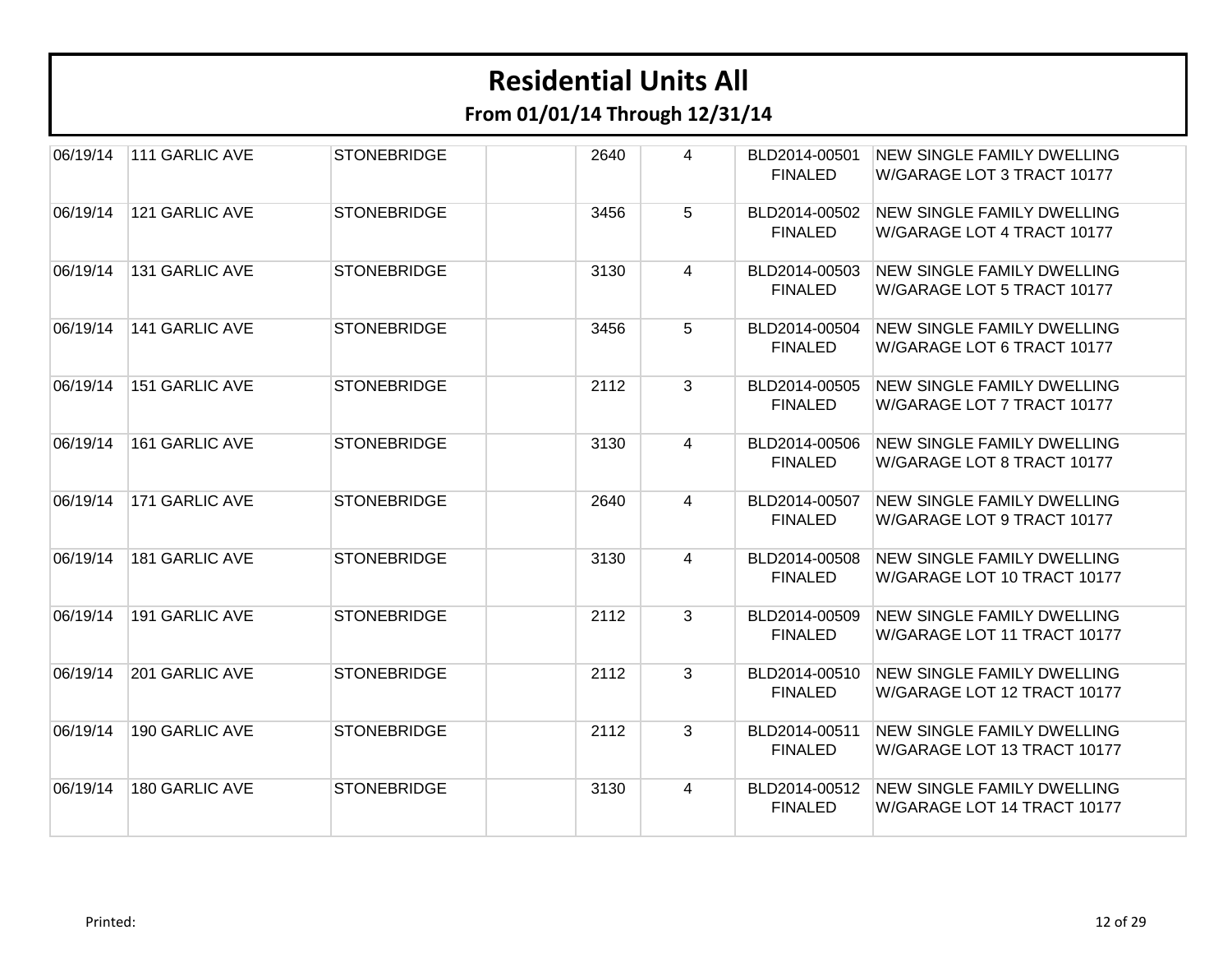| 06/19/14 | 170 GARLIC AVE     | <b>STONEBRIDGE</b> | 2640 | 4 | BLD2014-00513<br><b>FINALED</b> | <b>NEW SINGLE FAMILY DWELLING</b><br>W/GARAGE LOT 15 TRACT 10177             |
|----------|--------------------|--------------------|------|---|---------------------------------|------------------------------------------------------------------------------|
| 06/19/14 | 160 GARLIC AVE     | <b>STONEBRIDGE</b> | 2341 | 3 | BLD2014-00514<br><b>FINALED</b> | <b>NEW SINGLE FAMILY DWELLING</b><br>W/GARAGE LOT 16 TRACT 10177             |
| 06/19/14 | 150 GARLIC AVE     | <b>STONEBRIDGE</b> | 3456 | 5 | BLD2014-00515<br><b>FINALED</b> | NEW SINGLE FAMILY DWELLING<br>W/GARAGE LOT 17 TRACT 10177                    |
| 06/19/14 | 140 GARLIC AVE     | <b>STONEBRIDGE</b> | 2640 | 4 | BLD2014-00516<br><b>FINALED</b> | <b>NEW SINGLE FAMILY DWELLING</b><br>W/GARAGE LOT 18 TRACT 10177             |
| 06/19/14 | 130 GARLIC AVE     | <b>STONEBRIDGE</b> | 1819 | 3 | BLD2014-00517<br><b>FINALED</b> | <b>NEW ATTACHED SINGLE FAMILY</b><br>DWELLING W/GARAGE LOT 19 TRACT<br>10177 |
| 06/19/14 | 18975 PARSLEY DR   | <b>STONEBRIDGE</b> | 1909 | 3 | BLD2014-00518<br><b>FINALED</b> | <b>NEW ATTACHED SINGLE FAMILY</b><br>DWELLING W/GARAGE LOT 20 TRACT<br>10177 |
| 06/19/14 | 18965 PARSLEY DR   | <b>STONEBRIDGE</b> | 3130 | 4 | BLD2014-00519<br><b>FINALED</b> | NEW SINGLE FAMILY DWELLING<br>W/GARAGE LOT 21 TRACT 10177                    |
| 06/19/14 | 18955 PARSLEY DR   | <b>STONEBRIDGE</b> | 2112 | 3 | BLD2014-00520<br><b>FINALED</b> | <b>NEW SINGLE FAMILY DWELLING</b><br>W/GARAGE LOT 22 TRACT 10177             |
| 06/19/14 | 18935 PARSLEY DR   | <b>STONEBRIDGE</b> | 2112 | 3 | BLD2014-00521<br><b>FINALED</b> | <b>NEW SINGLE FAMILY DWELLING</b><br>W/GARAGE LOT 29 TRACT 10177             |
| 06/19/14 | 18925 PARSLEY DR   | <b>STONEBRIDGE</b> | 2341 | 3 | BLD2014-00522<br><b>FINALED</b> | <b>NEW SINGLE FAMILY DWELLING</b><br>W/GARAGE LOT 30 TRACT 10177             |
| 06/19/14 | 18915 PARSLEY DR   | <b>STONEBRIDGE</b> | 1909 | 3 | BLD2014-00523<br><b>FINALED</b> | <b>NEW ATTACHED SINGLE FAMILY</b><br>DWELLING W/GARAGE LOT 31 TRACT<br>10177 |
| 06/19/14 | 151 PEPPERMINT AVE | <b>STONEBRIDGE</b> | 1819 | 3 | BLD2014-00524<br><b>FINALED</b> | <b>NEW ATTACHED SINGLE FAMILY</b><br>DWELLING W/GARAGE LOT 32 TRACT<br>10177 |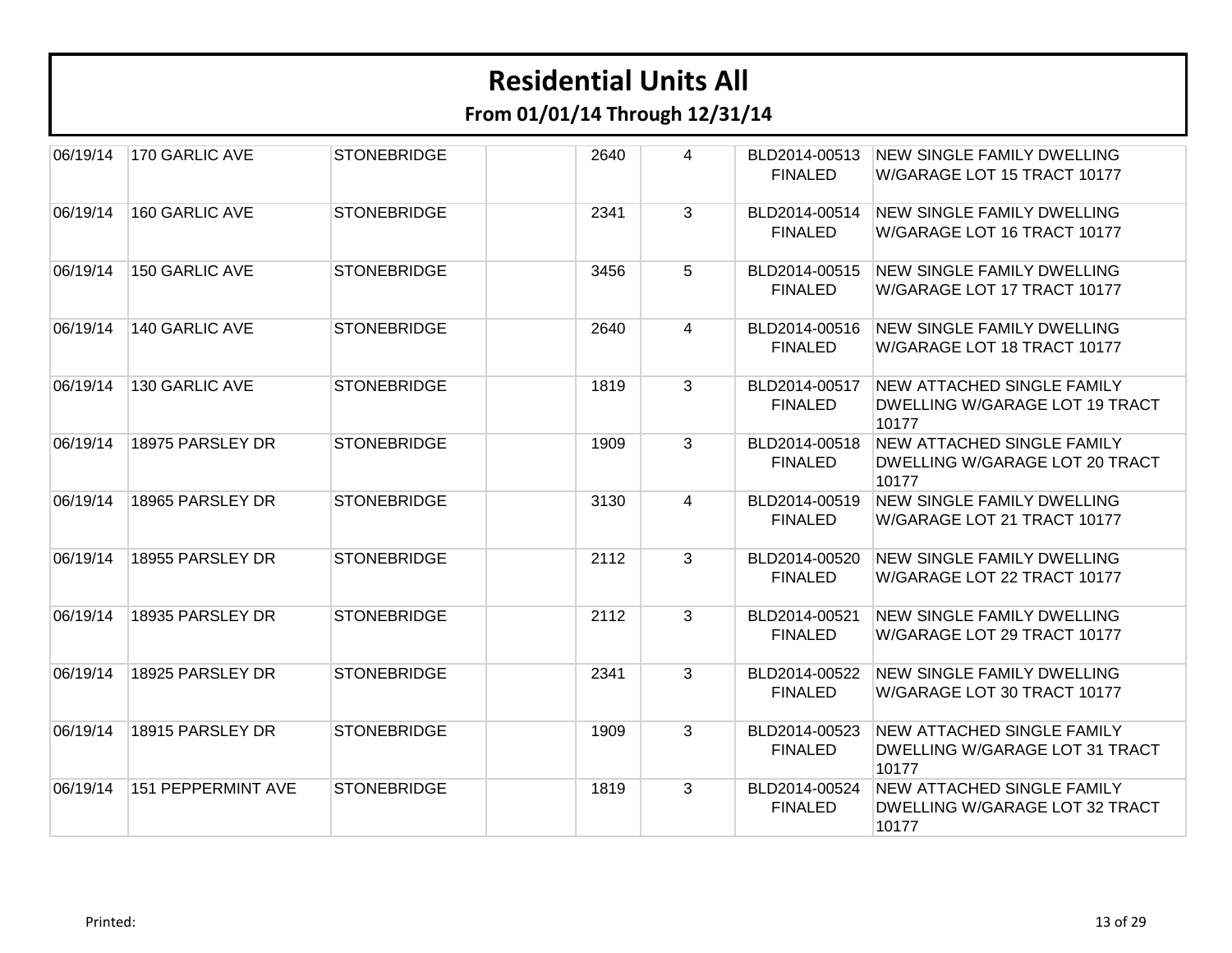| 06/19/14 | <b>161 PEPPERMINT AVE</b> | <b>STONEBRIDGE</b> | 2112 | 3 | BLD2014-00525<br><b>FINALED</b> | <b>NEW SINGLE FAMILY DWELLING</b><br>W/GARAGE LOT 33 TRACT 10177 |
|----------|---------------------------|--------------------|------|---|---------------------------------|------------------------------------------------------------------|
| 06/19/14 | 171 PEPPERMINT AVE        | <b>STONEBRIDGE</b> | 2640 | 4 | BLD2014-00526<br><b>FINALED</b> | <b>NEW SINGLE FAMILY DWELLING</b><br>W/GARAGE LOT 34 TRACT 10177 |
| 06/19/14 | 181 PEPPERMINT AVE        | <b>STONEBRIDGE</b> | 2341 | 3 | BLD2014-00527<br><b>FINALED</b> | <b>NEW SINGLE FAMILY DWELLING</b><br>W/GARAGE LOT 35 TRACT 10177 |
| 06/19/14 | <b>191 PEPPERMINT AVE</b> | <b>STONEBRIDGE</b> | 3456 | 5 | BLD2014-00528<br><b>FINALED</b> | <b>NEW SINGLE FAMILY DWELLING</b><br>W/GARAGE LOT 36 TRACT 10177 |
| 06/19/14 | 201 PEPPERMINT AVE        | <b>STONEBRIDGE</b> | 2112 | 3 | BLD2014-00529<br><b>FINALED</b> | <b>NEW SINGLE FAMILY DWELLING</b><br>W/GARAGE LOT 42 TRACT 10177 |
| 06/19/14 | <b>160 PEPPERMINT AVE</b> | <b>STONEBRIDGE</b> | 2112 | 3 | BLD2014-00530<br><b>FINALED</b> | <b>NEW SINGLE FAMILY DWELLING</b><br>W/GARAGE LOT 44 TRACT 10177 |
| 06/19/14 | <b>150 PEPPERMINT AVE</b> | <b>STONEBRIDGE</b> | 2341 | 3 | BLD2014-00531<br><b>FINALED</b> | <b>NEW SINGLE FAMILY DWELLING</b><br>W/GARAGE LOT 45 TRACT 10177 |
| 06/19/14 | <b>140 PEPPERMINT AVE</b> | <b>STONEBRIDGE</b> | 3130 | 4 | BLD2014-00532<br><b>FINALED</b> | <b>NEW SINGLE FAMILY DWELLING</b><br>W/GARAGE LOT 46 TRACT 10177 |
| 06/19/14 | 130 PEPPERMINT AVE        | <b>STONEBRIDGE</b> | 2112 | 3 | BLD2014-00533<br><b>FINALED</b> | <b>NEW SINGLE FAMILY DWELLING</b><br>W/GARAGE LOT 47 TRACT 10177 |
| 06/19/14 | 120 PEPPERMINT AVE        | <b>STONEBRIDGE</b> | 2640 | 4 | BLD2014-00534<br><b>FINALED</b> | <b>NEW SINGLE FAMILY DWELLING</b><br>W/GARAGE LOT 48 TRACT 10177 |
| 06/19/14 | 110 PEPPERMINT AVE        | <b>STONEBRIDGE</b> | 2112 | 3 | BLD2014-00535<br><b>FINALED</b> | <b>NEW SINGLE FAMILY DWELLING</b><br>W/GARAGE LOT 49 TRACT 10177 |
| 06/19/14 | 100 PEPPERMINT AVE        | <b>STONEBRIDGE</b> | 3456 | 5 | BLD2014-00536<br><b>FINALED</b> | <b>NEW SINGLE FAMILY DWELLING</b><br>W/GARAGE LOT 50 TRACT 10177 |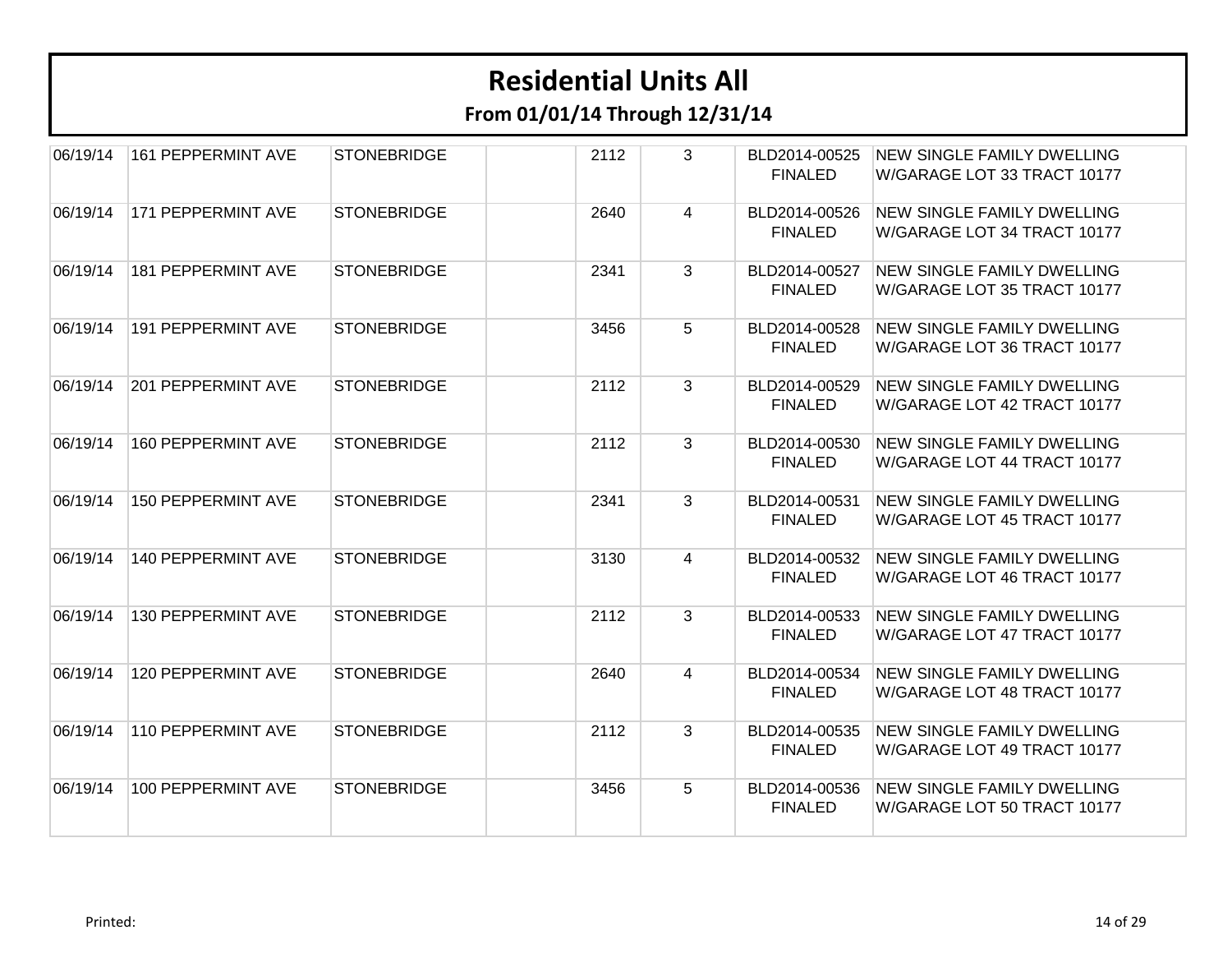| 06/30/14 | <b>131 SAPPHIRE LN</b> | <b>MADRONE PLAZA</b><br>PH <sub>2</sub> | 1821 | 3              | BLD2014-00950<br><b>FINALED</b> | <b>NEW ATTACHED SINGLE FAMILY</b><br>DWELLING W/ GARAGE LOT 94 TRACT<br>10208  |
|----------|------------------------|-----------------------------------------|------|----------------|---------------------------------|--------------------------------------------------------------------------------|
| 06/30/14 | 135 SAPPHIRE LN        | <b>MADRONE PLAZA</b><br>PH <sub>2</sub> | 1773 | 4              | BLD2014-00951<br><b>FINALED</b> | NEW ATTACHED SINGLE FAMILY<br>DWELLING W/ GARAGE LOT 95 TRACT<br>10208         |
| 06/30/14 | 139 SAPPHIRE LN        | <b>MADRONE PLAZA</b><br>PH <sub>2</sub> | 1773 | $\overline{4}$ | BLD2014-00952<br><b>FINALED</b> | NEW ATTACHED SINGLE FAMILY<br>DWELLING W/ GARAGE LOT 96 TRACT<br>10208         |
| 06/30/14 | 143 SAPPHIRE LN        | <b>MADRONE PLAZA</b><br>PH <sub>2</sub> | 1773 | 4              | BLD2014-00953<br><b>FINALED</b> | <b>NEW ATTACHED SINGLE FAMILY</b><br>DWELLING W/ GARAGE LOT 97 TRACT<br>10208  |
| 06/30/14 | <b>147 SAPPHIRE LN</b> | <b>MADRONE PLAZA</b><br>PH <sub>2</sub> | 1821 | 3              | BLD2014-00954<br><b>FINALED</b> | NEW ATTACHED SINGLE FAMILY<br>DWELLING W/ GARAGE LOT 98 TRACT<br>10208         |
| 06/30/14 | 149 JARVIS DR          | <b>MADRONE PLAZA</b><br>PH <sub>2</sub> | 1929 | 3              | BLD2014-00955<br><b>FINALED</b> | <b>NEW ATTACHED SINGLE FAMILY</b><br>DWELLING W/ GARAGE LOT 109 TRACT<br>10208 |
| 06/30/14 | 153 JARVIS DR          | <b>MADRONE PLAZA</b><br>PH <sub>2</sub> | 1773 | $\overline{4}$ | BLD2014-00956<br><b>FINALED</b> | <b>NEW ATTACHED SINGLE FAMILY</b><br>DWELLING W/ GARAGE LOT 110 TRACT<br>10208 |
| 06/30/14 | 157 JARVIS DR          | <b>MADRONE PLAZA</b><br>PH <sub>2</sub> | 1773 | 4              | BLD2014-00957<br><b>FINALED</b> | <b>NEW ATTACHED SINGLE FAMILY</b><br>DWELLING W/ GARAGE LOT 111 TRACT<br>10208 |
| 06/30/14 | 161 JARVIS DR          | <b>MADRONE PLAZA</b><br>PH <sub>2</sub> | 1773 | 4              | BLD2014-00958<br><b>FINALED</b> | NEW ATTACHED SINGLE FAMILY<br>DWELLING W/ GARAGE LOT 112 TRACT<br>10208        |
| 06/30/14 | 165 JARVIS DR          | <b>MADRONE PLAZA</b><br>PH <sub>2</sub> | 1773 | 4              | BLD2014-00959<br><b>FINALED</b> | <b>NEW ATTACHED SINGLE FAMILY</b><br>DWELLING W/ GARAGE LOT 113 TRACT<br>10208 |
| 06/30/14 | 169 JARVIS DR          | <b>MADRONE PLAZA</b><br>PH <sub>2</sub> | 1773 | 4              | BLD2014-00960<br><b>FINALED</b> | <b>NEW ATTACHED SINGLE FAMILY</b><br>DWELLING W/ GARAGE LOT 114 TRACT<br>10208 |
| 06/30/14 | 173 JARVIS DR          | <b>MADRONE PLAZA</b><br>PH <sub>2</sub> | 1929 | 3              | BLD2014-00961<br><b>FINALED</b> | <b>NEW ATTACHED SINGLE FAMILY</b><br>DWELLING W/ GARAGE LOT 115 TRACT<br>10208 |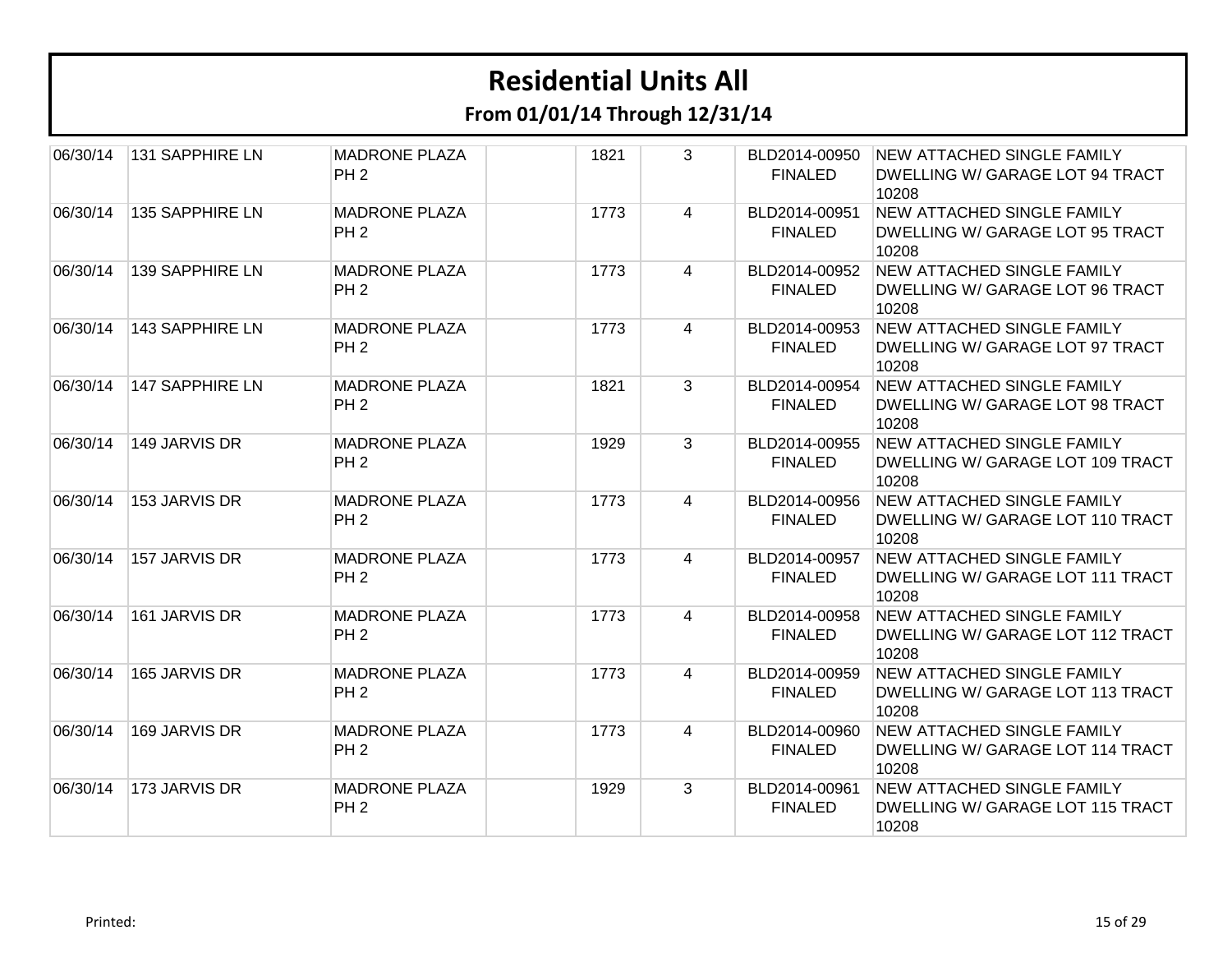**From 01/01/14 Through 12/31/14**

| 06/30/14 | 18524 GARNET LN   | <b>MADRONE PLAZA</b><br>PH <sub>2</sub> | 1929 | 5              | BLD2014-00858<br><b>FINALED</b> | <b>NEW ATTACHED SINGLE FAMILY</b><br>DWELLING W/ GARAGE LOT 60 TRACT<br>9819 |
|----------|-------------------|-----------------------------------------|------|----------------|---------------------------------|------------------------------------------------------------------------------|
| 06/30/14 | 18520 GARNET LN   | <b>MADRONE PLAZA</b><br>PH <sub>2</sub> | 1773 | 4              | BLD2014-00859<br><b>FINALED</b> | <b>NEW ATTACHED SINGLE FAMILY</b><br>DWELLING W/ GARAGE LOT 61 TRACT<br>9819 |
| 06/30/14 | 18516 GARNET LN   | <b>MADRONE PLAZA</b><br>PH <sub>2</sub> | 1773 | 4              | BLD2014-00860<br><b>FINALED</b> | <b>NEW ATTACHED SINGLE FAMILY</b><br>DWELLING W/ GARAGE LOT 62 TRACT<br>9819 |
| 06/30/14 | 18512 GARNET LN   | <b>MADRONE PLAZA</b><br>PH <sub>2</sub> | 1773 | 4              | BLD2014-00861<br><b>FINALED</b> | NEW ATTACHED SINGLE FAMILY<br>DWELLING W/ GARAGE LOT 63 TRACT<br>9819        |
| 06/30/14 | 18508 GARNET LN   | <b>MADRONE PLAZA</b><br>PH <sub>2</sub> | 1773 | 4              | BLD2014-00862<br><b>FINALED</b> | <b>NEW ATTACHED SINGLE FAMILY</b><br>DWELLING W/ GARAGE LOT 64 TRACT<br>9819 |
| 06/30/14 | 18504 GARNET LN   | <b>MADRONE PLAZA</b><br>PH <sub>2</sub> | 1773 | 4              | BLD2014-00863<br><b>FINALED</b> | <b>NEW ATTACHED SINGLE FAMILY</b><br>DWELLING W/ GARAGE LOT 65 TRACT<br>9819 |
| 06/30/14 | 18522 MONTEREY RD | <b>MADRONE PLAZA</b><br>PH <sub>2</sub> | 1929 | 3              | BLD2014-00864<br><b>FINALED</b> | <b>NEW ATTACHED SINGLE FAMILY</b><br>DWELLING W/ GARAGE LOT 73 TRACT<br>9819 |
| 06/30/14 | 18518 MONTEREY RD | <b>MADRONE PLAZA</b><br>PH <sub>2</sub> | 1773 | $\overline{4}$ | BLD2014-00865<br><b>FINALED</b> | <b>NEW ATTACHED SINGLE FAMILY</b><br>DWELLING W/ GARAGE LOT 74 TRACT<br>9819 |
| 06/30/14 | 18514 MONTEREY RD | <b>MADRONE PLAZA</b><br>PH <sub>2</sub> | 1773 | 4              | BLD2014-00866<br><b>FINALED</b> | <b>NEW ATTACHED SINGLE FAMILY</b><br>DWELLING W/ GARAGE LOT 75 TRACT<br>9819 |
| 06/30/14 | 18510 MONTEREY RD | <b>MADRONE PLAZA</b><br>PH <sub>2</sub> | 1773 | 4              | BLD2014-00867<br><b>FINALED</b> | <b>NEW ATTACHED SINGLE FAMILY</b><br>DWELLING W/ GARAGE LOT 76 TRACT<br>9819 |
| 06/30/14 | 18506 MONTEREY RD | <b>MADRONE PLAZA</b><br>PH <sub>2</sub> | 1773 | 4              | BLD2014-00868<br><b>FINALED</b> | <b>NEW ATTACHED SINGLE FAMILY</b><br>DWELLING W/ GARAGE LOT 77 TRACT<br>9819 |
| 06/30/14 | 18502 MONTEREY RD | <b>MADRONE PLAZA</b><br>PH <sub>2</sub> | 1773 | $\overline{4}$ | BLD2014-00869<br><b>FINALED</b> | <b>NEW ATTACHED SINGLE FAMILY</b><br>DWELLING W/ GARAGE LOT 78 TRACT<br>9819 |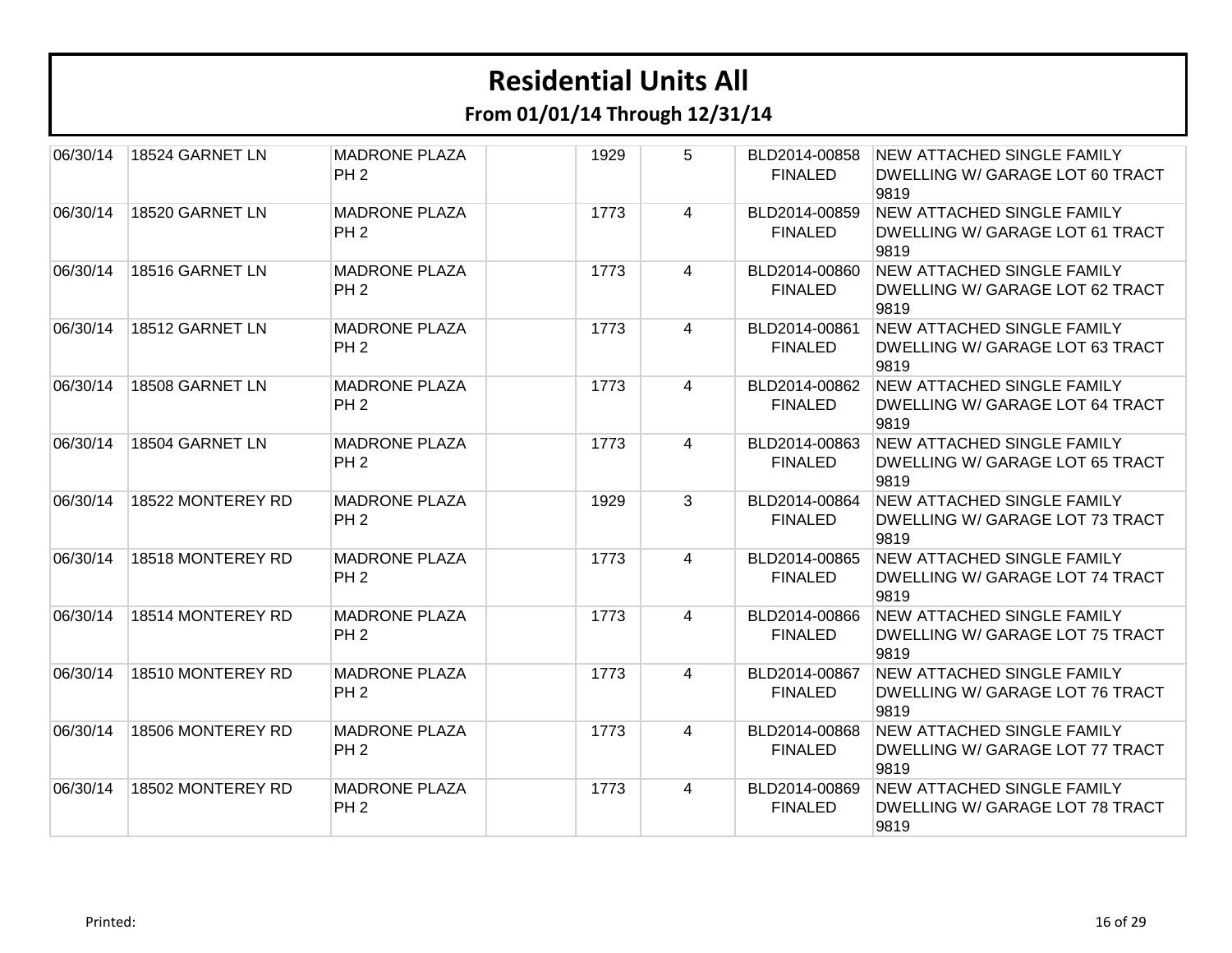| 06/30/14 | 18498 MONTEREY RD      | <b>MADRONE PLAZA</b><br>PH <sub>2</sub> | 1773 | 4            | BLD2014-00870<br><b>FINALED</b> | <b>NEW ATTACHED SINGLE FAMILY</b><br>DWELLING W/ GARAGE LOT 79 TRACT<br>10208               |
|----------|------------------------|-----------------------------------------|------|--------------|---------------------------------|---------------------------------------------------------------------------------------------|
| 06/30/14 | 18494 MONTEREY RD      | <b>MADRONE PLAZA</b><br>PH <sub>2</sub> | 1929 | 3            | BLD2014-00871<br><b>FINALED</b> | <b>NEW ATTACHED SINGLE FAMILY</b><br>DWELLING W/ GARAGE LOT 80 TRACT<br>10208               |
| 06/30/14 | 18500 GARNET LN        | <b>MADRONE PLAZA</b><br>PH <sub>2</sub> | 1773 | 4            | BLD2014-00872<br><b>FINALED</b> | NEW ATTACHED SINGLE FAMILY<br>DWELLING W/ GARAGE LOT 81 TRACT<br>10208                      |
| 06/30/14 | 18496 GARNET LN        | <b>MADRONE PLAZA</b><br>PH <sub>2</sub> | 1929 | $\mathbf{3}$ | BLD2014-00873<br><b>FINALED</b> | <b>NEW ATTACHED SINGLE FAMILY</b><br>DWELLING W/ GARAGE LOT 82 TRACT<br>10208               |
| 07/14/14 | 103 SAPPHIRE LN        | <b>MADRONE PLAZA</b><br>PH <sub>2</sub> | 1821 | 3            | BLD2014-00874<br><b>FINALED</b> | <b>NEW ATTACHED SINGLE FAMILY</b><br>DWELLING W/ GARAGE LOT 83 TRACT<br>10208               |
| 07/14/14 | <b>107 SAPPHIRE LN</b> | <b>MADRONE PLAZA</b><br>PH <sub>2</sub> | 1773 | 4            | BLD2014-00875<br><b>FINALED</b> | <b>NEW ATTACHED SINGLE FAMILY</b><br>DWELLING W/ GARAGE LOT 84 TRACT<br>10208               |
| 07/14/14 | <b>111 SAPPHIRE LN</b> | <b>MADRONE PLAZA</b><br>PH <sub>2</sub> | 1773 | 4            | BLD2014-00876<br><b>FINALED</b> | <b>NEW ATTACHED SINGLE FAMILY</b><br>DWELLING W/ GARAGE LOT 85 TRACT<br>10208               |
| 07/14/14 | 115 SAPPHIRE LN        | <b>MADRONE PLAZA</b><br>PH <sub>2</sub> | 1773 | 4            | BLD2014-00877<br><b>FINALED</b> | <b>NEW ATTACHED SINGLE FAMILY</b><br>DWELLING W/ GARAGE LOT 86 TRACT<br>10208               |
| 07/14/14 | 119 SAPPHIRE LN        | <b>MADRONE PLAZA</b><br>PH <sub>2</sub> | 1821 | 3            | BLD2014-00878<br><b>FINALED</b> | <b>NEW ATTACHED SINGLE FAMILY</b><br>DWELLING W/ GARAGE LOT 87 TRACT<br>10208               |
| 08/07/14 | 101 JARVIS DR          | <b>MADRONE PLAZA</b><br>PH <sub>2</sub> | 1929 | 3            | BLD2014-01193<br><b>FINALED</b> | <b>NEW ATTACHED SINGLE FAMILY</b><br>DWELLING W/ GARAGE LOT 88 TRACT<br>10208 UNIT TYPE - B |
| 08/07/14 | 105 JARVIS DR          | <b>MADRONE PLAZA</b><br>PH <sub>2</sub> | 1773 | 4            | BLD2014-01194<br><b>FINALED</b> | <b>NEW ATTACHED SINGLE FAMILY</b><br>DWELLING W/ GARAGE LOT 89 TRACT<br>10208 (BMR UNIT)    |
| 08/07/14 | 109 JARVIS DR          | <b>MADRONE PLAZA</b><br>PH <sub>2</sub> | 1773 | 4            | BLD2014-01195<br><b>FINALED</b> | <b>NEW ATTACHED SINGLE FAMILY</b><br>DWELLING W/ GARAGE LOT 90 TRACT<br>10208               |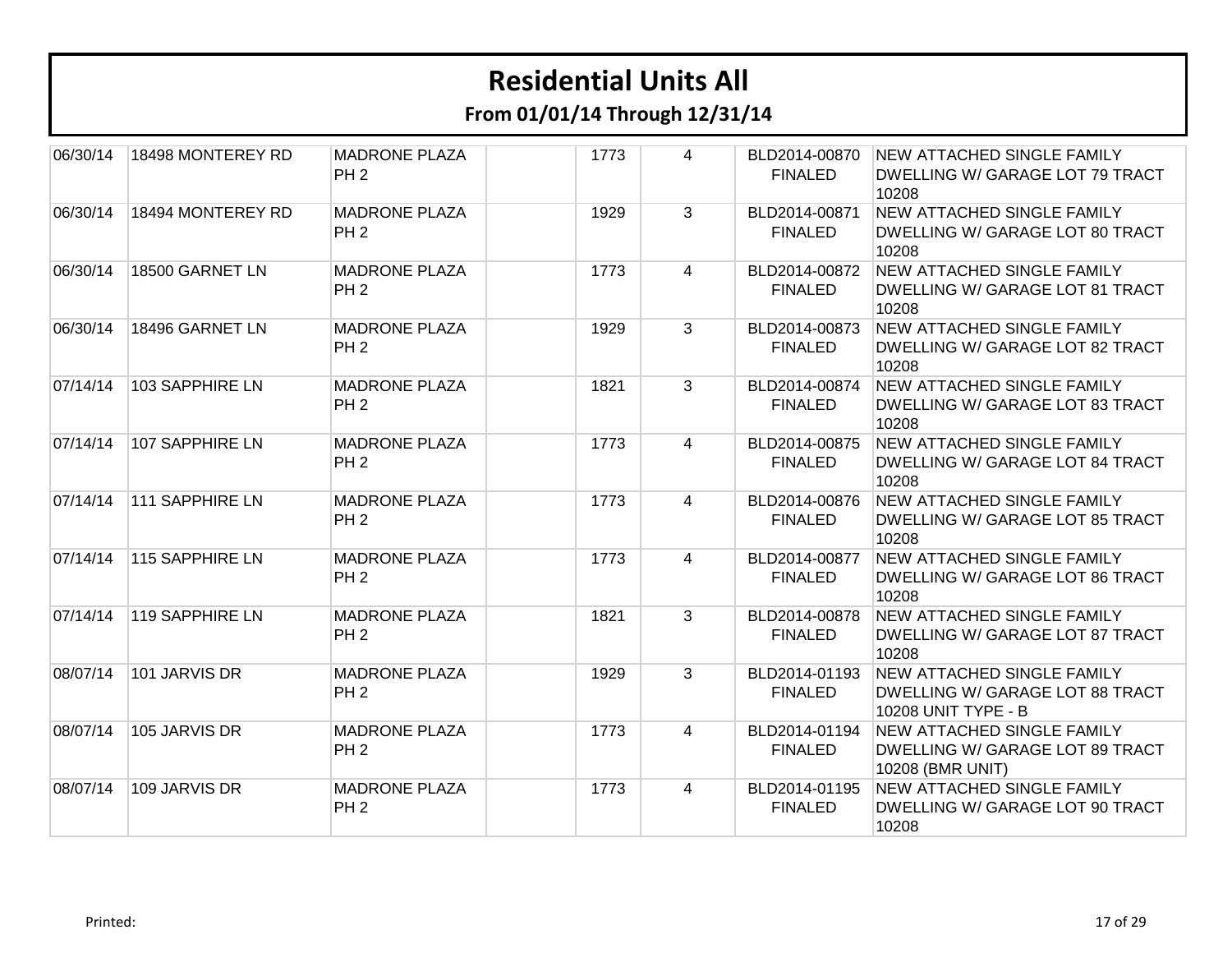| 08/07/14 | 113 JARVIS DR          | <b>MADRONE PLAZA</b><br>PH <sub>2</sub> | 1773 | 4              | BLD2014-01196<br><b>FINALED</b> | <b>NEW ATTACHED SINGLE FAMILY</b><br>DWELLING W/ GARAGE LOT 91 TRACT<br>10208  |
|----------|------------------------|-----------------------------------------|------|----------------|---------------------------------|--------------------------------------------------------------------------------|
| 08/07/14 | 117 JARVIS DR          | <b>MADRONE PLAZA</b><br>PH <sub>2</sub> | 1773 | 4              | BLD2014-01197<br><b>FINALED</b> | <b>NEW ATTACHED SINGLE FAMILY</b><br>DWELLING W/ GARAGE LOT 92 TRACT<br>10208  |
| 08/07/14 | 121 JARVIS DR          | <b>MADRONE PLAZA</b><br>PH <sub>2</sub> | 1929 | 3              | BLD2014-01198<br><b>FINALED</b> | NEW ATTACHED SINGLE FAMILY<br>DWELLING W/ GARAGE LOT 93 TRACT<br>10208         |
| 08/07/14 | 125 JARVIS DR          | <b>MADRONE PLAZA</b><br>PH <sub>2</sub> | 1821 | 3              | BLD2014-01199<br><b>FINALED</b> | <b>NEW ATTACHED SINGLE FAMILY</b><br>DWELLING W/ GARAGE LOT 99 TRACT<br>10208  |
| 08/07/14 | 129 JARVIS DR          | <b>MADRONE PLAZA</b><br>PH <sub>2</sub> | 1773 | 4              | BLD2014-01200<br><b>FINALED</b> | <b>NEW ATTACHED SINGLE FAMILY</b><br>DWELLING W/ GARAGE LOT 100 TRACT<br>10208 |
| 08/07/14 | 133 JARVIS DR          | <b>MADRONE PLAZA</b><br>PH <sub>2</sub> | 1773 | $\overline{4}$ | BLD2014-01201<br><b>FINALED</b> | <b>NEW ATTACHED SINGLE FAMILY</b><br>DWELLING W/ GARAGE LOT 101 TRACT<br>10208 |
| 08/07/14 | 137 JARVIS DR          | <b>MADRONE PLAZA</b><br>PH <sub>2</sub> | 1773 | $\overline{4}$ | BLD2014-01202<br><b>FINALED</b> | <b>NEW ATTACHED SINGLE FAMILY</b><br>DWELLING W/ GARAGE LOT 102 TRACT<br>10208 |
| 08/07/14 | 141 JARVIS DR          | <b>MADRONE PLAZA</b><br>PH <sub>2</sub> | 1773 | 4              | BLD2014-01203<br><b>FINALED</b> | <b>NEW ATTACHED SINGLE FAMILY</b><br>DWELLING W/ GARAGE LOT 103 TRACT<br>10208 |
| 08/07/14 | 145 JARVIS DR          | <b>MADRONE PLAZA</b><br>PH <sub>2</sub> | 1821 | 3              | BLD2014-01204<br><b>FINALED</b> | <b>NEW ATTACHED SINGLE FAMILY</b><br>DWELLING W/ GARAGE LOT 104 TRACT<br>10208 |
| 08/07/14 | <b>151 SAPPHIRE LN</b> | <b>MADRONE PLAZA</b><br>PH <sub>2</sub> | 1821 | 3              | BLD2014-01205<br><b>FINALED</b> | <b>NEW ATTACHED SINGLE FAMILY</b><br>DWELLING W/ GARAGE LOT 105 TRACT<br>10208 |
| 08/07/14 | <b>155 SAPPHIRE LN</b> | <b>MADRONE PLAZA</b><br>PH <sub>2</sub> | 1773 | 4              | BLD2014-01206<br><b>FINALED</b> | <b>NEW ATTACHED SINGLE FAMILY</b><br>DWELLING W/ GARAGE LOT 106 TRACT<br>10208 |
| 08/07/14 | <b>159 SAPPHIRE LN</b> | <b>MADRONE PLAZA</b><br>PH <sub>2</sub> | 1773 | 4              | BLD2014-01207<br><b>FINALED</b> | <b>NEW ATTACHED SINGLE FAMILY</b><br>DWELLING W/ GARAGE LOT 107 TRACT<br>10208 |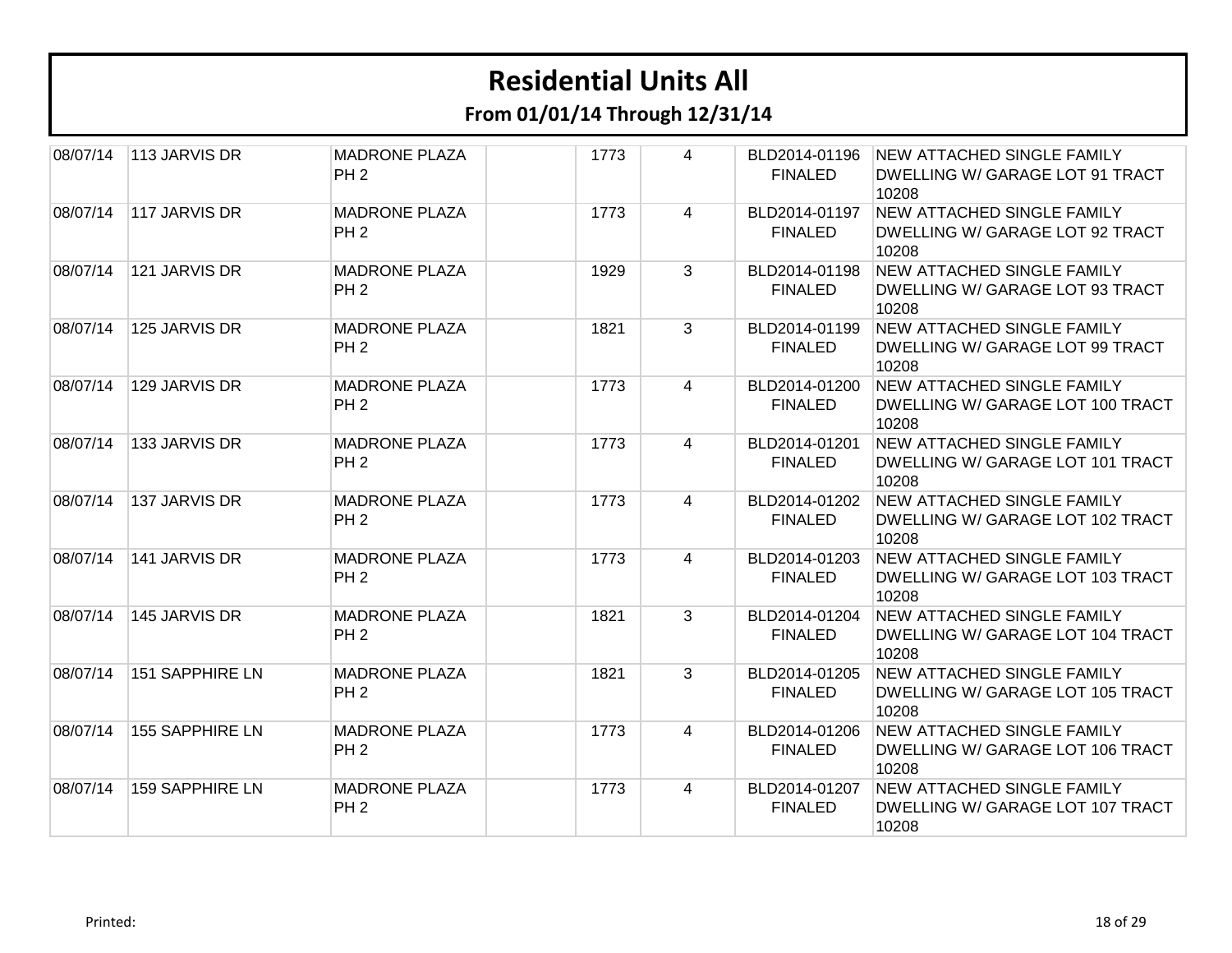| 08/07/14 | 163 SAPPHIRE LN              | <b>MADRONE PLAZA</b><br>PH <sub>2</sub> | 1821 | 3            | BLD2014-01208<br><b>FINALED</b> | <b>NEW ATTACHED SINGLE FAMILY</b><br>DWELLING W/ GARAGE LOT 108 TRACT<br>10208                                                     |
|----------|------------------------------|-----------------------------------------|------|--------------|---------------------------------|------------------------------------------------------------------------------------------------------------------------------------|
| 08/19/14 | 17286 JAMES LEX LN           | N/A                                     | 1925 | 3            | BLD2014-00994<br><b>FINALED</b> | NEW SINGLE FAMILY DWELLING WITH<br><b>DETACHED GARAGE</b>                                                                          |
| 08/27/14 | <b>180 CHRISTINE LYNN DR</b> | <b>LODEN PLACE</b>                      | 2996 | 5            | BLD2014-01095<br><b>FINALED</b> | NEW SINGLE FAMILY DWELLING W/<br><b>DETACHED GARAGE AND ATTACHED</b><br><b>SECONDARY DWELLING UNIT LOT 1</b><br><b>TRACT 10197</b> |
| 08/27/14 | 190 CHRISTINE LYNN DR        | <b>LODEN PLACE</b>                      | 2118 | 3            | BLD2014-01096<br><b>FINALED</b> | NEW SINGLE FAMILY DWELLING W/<br>DETACHED GARAGE LOT 2 TRACT 10197                                                                 |
| 08/27/14 | <b>200 CHRISTINE LYNN DR</b> | <b>LODEN PLACE</b>                      | 2996 | 5            | BLD2014-01097<br><b>FINALED</b> | NEW SINGLE FAMILY DWELLING W/<br>DETACHED GARAGE AND ATTACHED<br><b>SECONDARY DWELLING UNIT LOT 3</b><br><b>TRACT 10197</b>        |
| 08/27/14 | 265 CHRISTINE LYNN DR        | <b>LODEN PLACE</b>                      | 2118 | $\mathbf{3}$ | BLD2014-01098<br><b>FINALED</b> | NEW SINGLE FAMILY DWELLING W/<br>DETACHED GARAGE LOT 4 TRACT 10197                                                                 |
| 08/27/14 | 185 CHRISTINE LYNN DR        | <b>LODEN PLACE</b>                      | 1834 | 3            | BLD2014-01099<br><b>FINALED</b> | NEW SINGLE FAMILY DWELLING W/<br><b>GARAGE LOT 5 TRACT 10197</b>                                                                   |
| 08/27/14 | 210 CHRISTINE LYNN DR        | <b>LODEN PLACE</b>                      | 2118 | 3            | BLD2014-01100<br><b>FINALED</b> | NEW SINGLE FAMILY DWELLING W/<br>DETACHED GARAGE LOT 6 TRACT 10197                                                                 |
| 08/27/14 | 220 CHRISTINE LYNN DR        | <b>LODEN PLACE</b>                      | 2118 | $\mathbf{3}$ | BLD2014-01101<br><b>FINALED</b> | NEW SINGLE FAMILY DWELLING W/<br>DETACHED GARAGE LOT 7 TRACT 10197                                                                 |
| 08/27/14 | 230 CHRISTINE LYNN DR        | <b>LODEN PLACE</b>                      | 2996 | 5            | BLD2014-01102<br><b>FINALED</b> | NEW SINGLE FAMILY DWELLING W/<br>DETACHED GARAGE AND ATTACHED<br><b>SECONDARY DWELLING UNIT LOT 8</b><br><b>TRACT 10197</b>        |
| 08/27/14 | 240 CHRISTINE LYNN DR        | <b>LODEN PLACE</b>                      | 2810 | 4            | BLD2014-01103<br><b>FINALED</b> | NEW SINGLE FAMILY DWELLING W/<br>DETACHED GARAGE LOT 9 TRACT 10197                                                                 |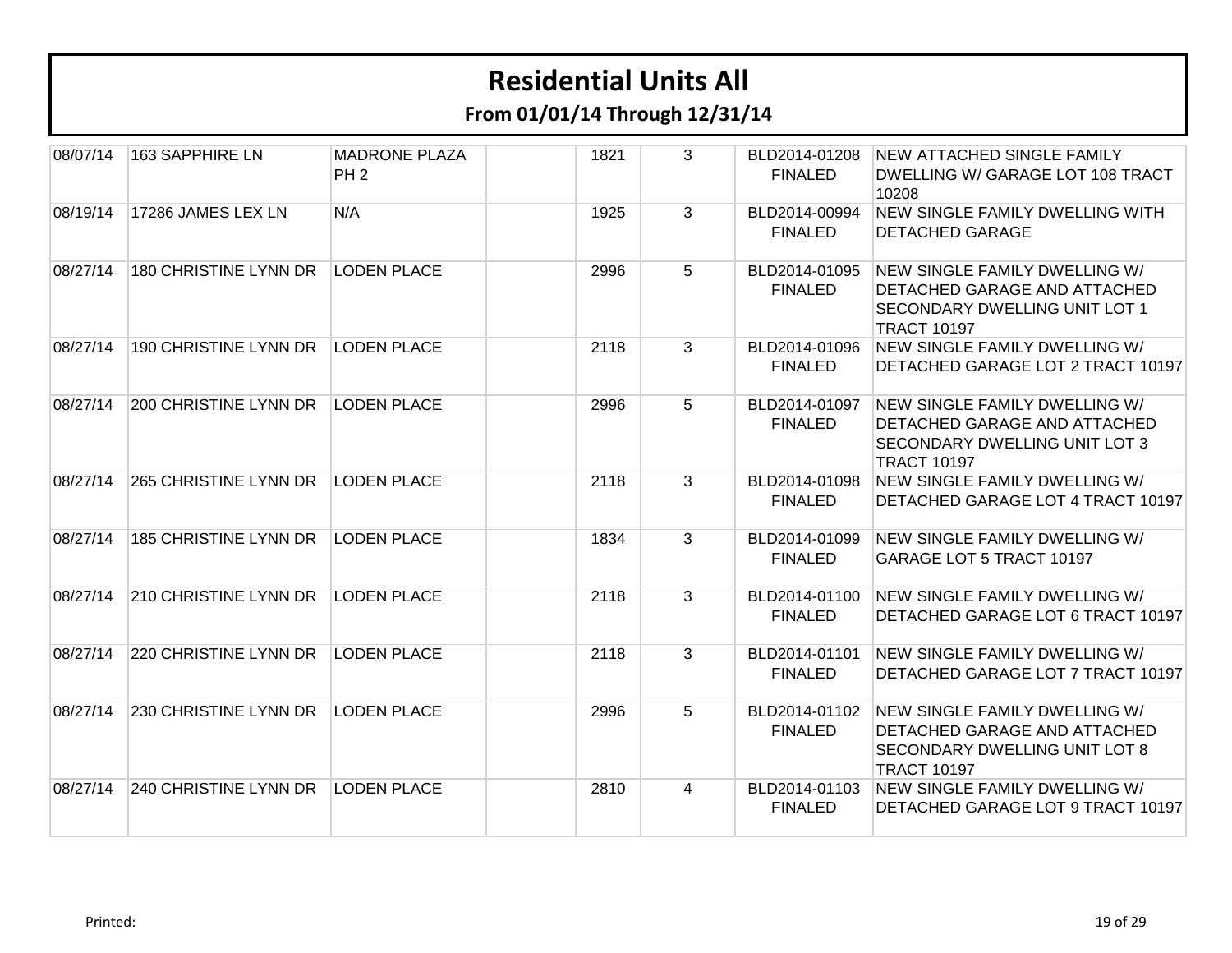**From 01/01/14 Through 12/31/14**

| 08/27/14 | 250 CHRISTINE LYNN DR            | <b>LODEN PLACE</b> |               | 1834 | 3             | BLD2014-01104<br><b>FINALED</b> | NEW SINGLE FAMILY DWELLING W/<br>GARAGE LOT 10 TRACT 10197                                                                          |
|----------|----------------------------------|--------------------|---------------|------|---------------|---------------------------------|-------------------------------------------------------------------------------------------------------------------------------------|
| 08/27/14 | 260 CHRISTINE LYNN DR            | <b>LODEN PLACE</b> |               | 2118 | 3             | BLD2014-01105<br><b>FINALED</b> | NEW SINGLE FAMILY DWELLING W/<br>DETACHED GARAGE LOT 11 TRACT<br>10197                                                              |
| 08/27/14 | 270 CHRISTINE LYNN DR            | <b>LODEN PLACE</b> |               | 2996 | 5             | BLD2014-01106<br><b>FINALED</b> | NEW SINGLE FAMILY DWELLING W/<br>DETACHED GARAGE AND ATTACHED<br><b>SECONDARY DWELLING UNIT LOT 12</b><br><b>TRACT 10197</b>        |
| 08/27/14 | 280 CHRISTINE LYNN DR            | <b>LODEN PLACE</b> |               | 2834 | 4             | BLD2014-01107<br><b>FINALED</b> | NEW SINGLE FAMILY DWELLING W/<br>DETACHED GARAGE LOT 13 TRACT<br>10197                                                              |
| 08/27/14 | 17920 STONEY CREEK<br><b>WAY</b> | <b>LODEN PLACE</b> |               | 1834 | 3             | BLD2014-01108<br><b>FINALED</b> | NEW SINGLE FAMILY DWELLING W/<br>GARAGE LOT 14 TRACT 10197                                                                          |
| 08/27/14 | 18045 DEL MONTE AVE              | <b>LODEN PLACE</b> |               | 2834 | 4             | BLD2014-01109<br><b>FINALED</b> | NEW SINGLE FAMILY DWELLING W/<br>DETACHED GARAGE LOT 15 TRACT<br>10197                                                              |
| 08/27/14 | 18055 DEL MONTE AVE              | <b>LODEN PLACE</b> |               | 1834 | 3             | BLD2014-01110<br><b>FINALED</b> | NEW SINGLE FAMILY DWELLING W/<br>GARAGE LOT 16 TRACT 10197                                                                          |
| 08/27/14 | 18065 DEL MONTE AVE              | <b>LODEN PLACE</b> |               | 2118 | $\mathcal{S}$ | BLD2014-01111<br><b>FINALED</b> | NEW SINGLE FAMILY DWELLING W/<br>DETACHED GARAGE LOT 17 TRACT<br>10197                                                              |
| 08/27/14 | 18075 DEL MONTE AVE              | <b>LODEN PLACE</b> |               | 2996 | 5             | BLD2014-01112<br><b>FINALED</b> | NEW SINGLE FAMILY DWELLING W/<br>DETACHED GARAGE AND ATTACHED<br><b>SECONDARY DWELLING UNIT LOT 18</b><br><b>TRACT 10197</b>        |
| 08/27/14 | 18085 DEL MONTE AVE              | <b>LODEN PLACE</b> |               | 2118 | 3             | BLD2014-01113<br><b>FINALED</b> | NEW SINGLE FAMILY DWELLING W/<br>DETACHED GARAGE LOT 19 TRACT<br>10197                                                              |
| 08/27/14 | 18095 DEL MONTE AVE              | <b>LODEN PLACE</b> | RDSFD+<br>2DU | 2996 | 5             | BLD2014-01114<br><b>FINALED</b> | NEW SINGLE FAMILY DWELLING W/<br><b>DETACHED GARAGE AND ATTACHED</b><br><b>SECONDARY DWELLING UNIT LOT 20</b><br><b>TRACT 10197</b> |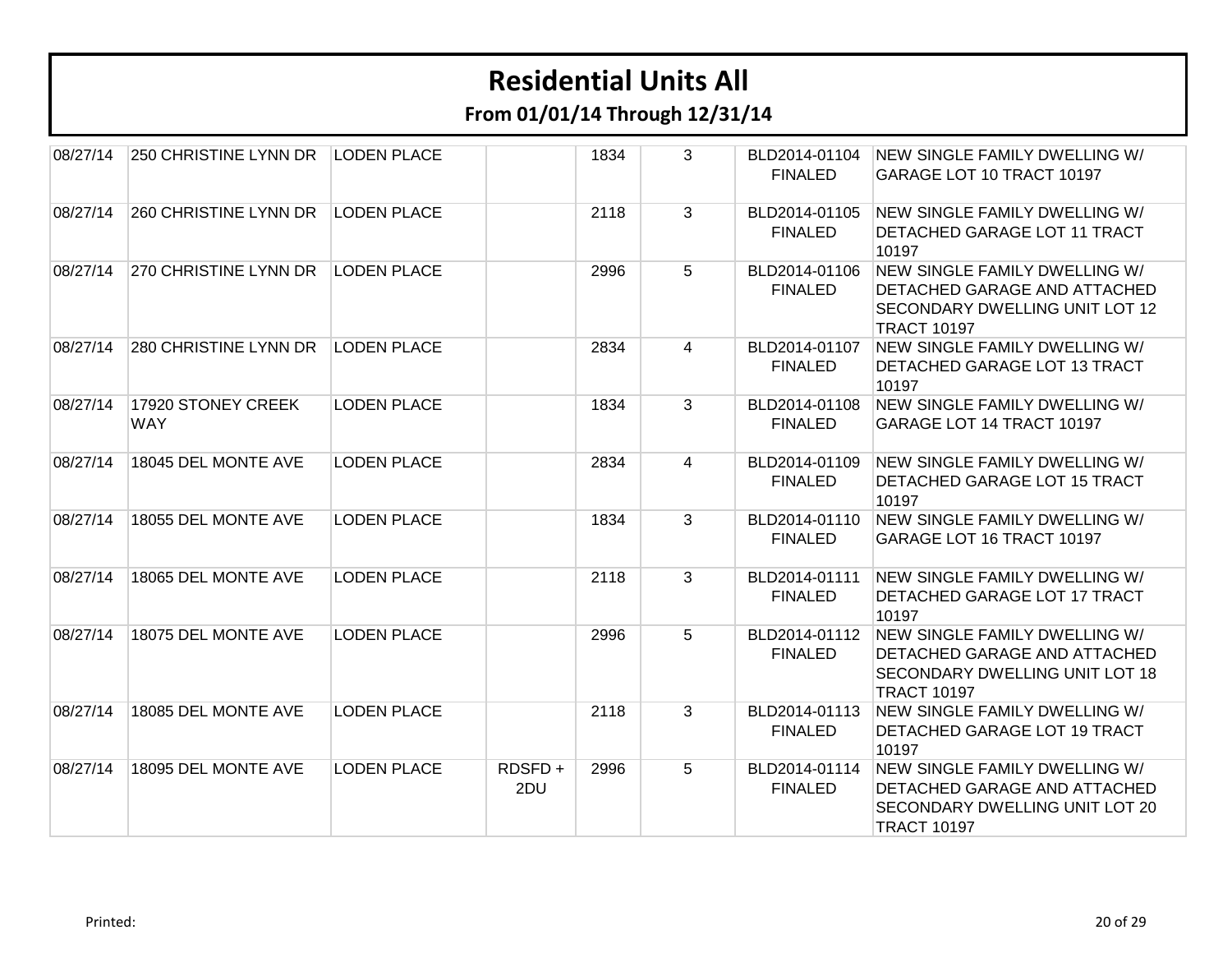| 08/27/14 | 17910 STONEY CREEK<br><b>WAY</b> | <b>LODEN PLACE</b> | 1834 | 3              | <b>FINALED</b>                  | BLD2014-01115 NEW SINGLE FAMILY DWELLING W/<br>GARAGE LOT 21 TRACT 10197                                                     |
|----------|----------------------------------|--------------------|------|----------------|---------------------------------|------------------------------------------------------------------------------------------------------------------------------|
| 08/27/14 | 17990 STONEY CREEK<br><b>WAY</b> | <b>LODEN PLACE</b> | 2834 | $\overline{4}$ | BLD2014-01116<br><b>FINALED</b> | NEW SINGLE FAMILY DWELLING W/<br>DETACHED GARAGE LOT 22 TRACT<br>10197                                                       |
| 08/27/14 | 17980 STONEY CREEK<br><b>WAY</b> | <b>LODEN PLACE</b> | 2810 | $\overline{4}$ | BLD2014-01117<br><b>FINALED</b> | NEW SINGLE FAMILY DWELLING W/<br><b>DETACHED GARAGE LOT 23 TRACT</b><br>10197                                                |
| 08/27/14 | 17970 STONEY CREEK<br><b>WAY</b> | <b>LODEN PLACE</b> | 2996 | 5              | BLD2014-01118<br><b>FINALED</b> | NEW SINGLE FAMILY DWELLING W/<br>DETACHED GARAGE AND ATTACHED<br><b>SECONDARY DWELLING UNIT LOT 24</b><br><b>TRACT 10197</b> |
| 08/27/14 | 17960 STONEY CREEK<br><b>WAY</b> | <b>LODEN PLACE</b> | 1834 | $\overline{3}$ | BLD2014-01119<br><b>FINALED</b> | NEW SINGLE FAMILY DWELLING W/<br>GARAGE LOT 25 TRACT 10197                                                                   |
| 08/27/14 | 295 CHRISTINE LYNN DR            | <b>LODEN PLACE</b> | 2996 | 5 <sup>5</sup> | BLD2014-01120<br><b>FINALED</b> | NEW SINGLE FAMILY DWELLING W/<br>DETACHED GARAGE AND ATTACHED<br><b>SECONDARY DWELLING UNIT LOT 26</b><br><b>TRACT 10197</b> |
| 08/27/14 | 240 STONEY CREEK LN              | <b>LODEN PLACE</b> | 2810 | 4              | BLD2014-01121<br><b>FINALED</b> | NEW SINGLE FAMILY DWELLING W/<br>DETACHED GARAGE LOT 27 TRACT<br>10197                                                       |
| 08/27/14 | 230 STONEY CREEK LN              | <b>LODEN PLACE</b> | 1834 | 3              | BLD2014-01122<br><b>FINALED</b> | NEW SINGLE FAMILY DWELLING W/<br>GARAGE LOT 28 TRACT 10197                                                                   |
| 08/27/14 | <b>220 STONEY CREEK LN</b>       | <b>LODEN PLACE</b> | 2118 | 3              | BLD2014-01123<br><b>FINALED</b> | NEW SINGLE FAMILY DWELLING W/<br>DETACHED GARAGE LOT 29 TRACT<br>10197                                                       |
| 08/27/14 | <b>210 STONEY CREEK LN</b>       | <b>LODEN PLACE</b> | 1834 | 3              | BLD2014-01124<br><b>FINALED</b> | NEW SINGLE FAMILY DWELLING W/<br>GARAGE LOT 30 TRACT 10197                                                                   |
| 08/27/14 | <b>200 STONEY CREEK LN</b>       | <b>LODEN PLACE</b> | 2118 | 3              | BLD2014-01125<br><b>FINALED</b> | NEW SINGLE FAMILY DWELLING W/<br>DETACHED GARAGE LOT 31 TRACT<br>10197                                                       |
| 08/27/14 | 17905 STONEY CREEK<br><b>WAY</b> | <b>LODEN PLACE</b> | 1834 | $\mathbf{3}$   | BLD2014-01126<br><b>FINALED</b> | NEW SINGLE FAMILY DWELLING W/<br>GARAGE LOT 32 TRACT 10197                                                                   |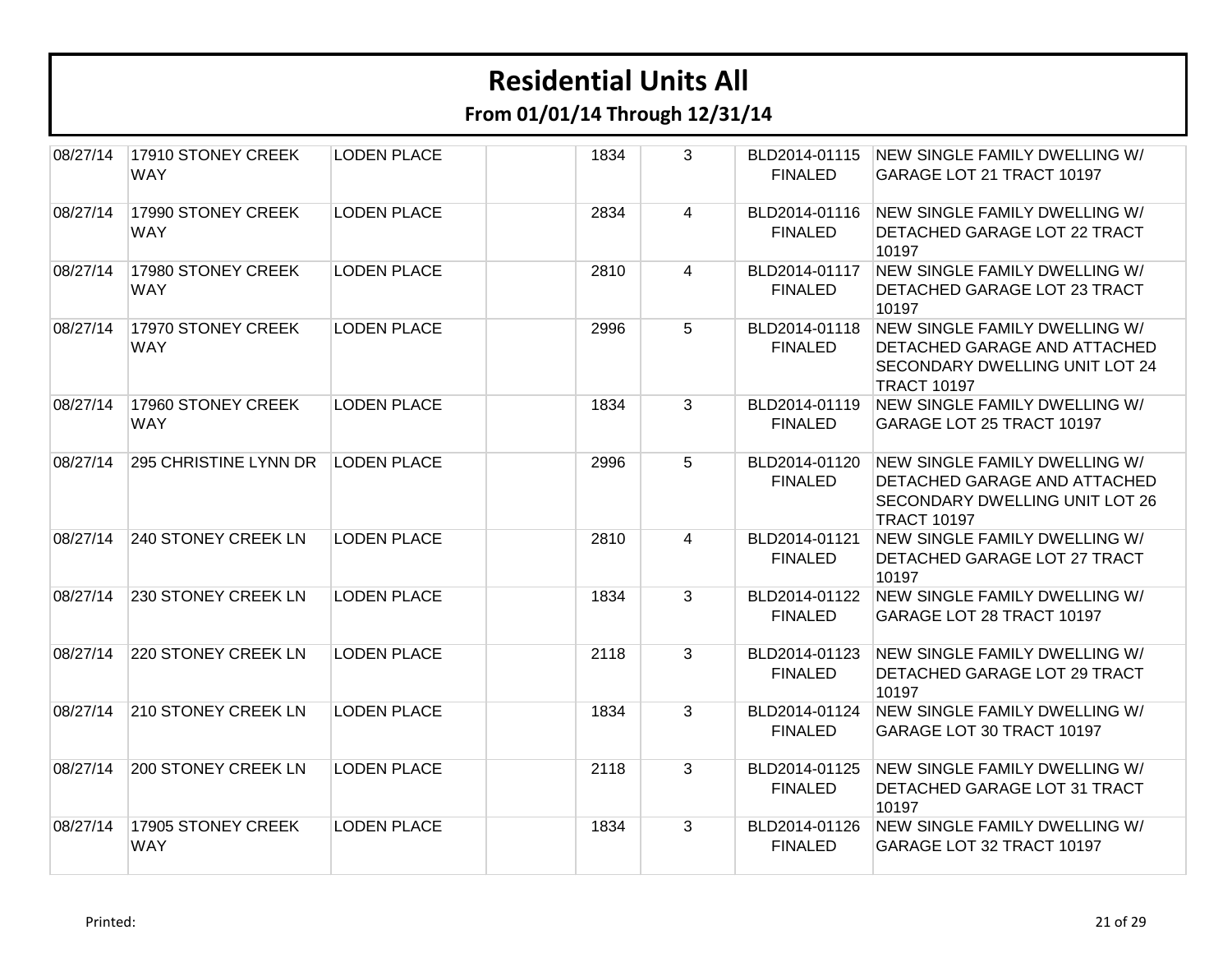**From 01/01/14 Through 12/31/14**

| 08/27/14 | 18105 DEL MONTE AVE | <b>LODEN PLACE</b> | 2118 | 3 | BLD2014-01127<br><b>FINALED</b> | NEW SINGLE FAMILY DWELLING W/<br>DETACHED GARAGE LOT 33 TRACT<br>10197                  |
|----------|---------------------|--------------------|------|---|---------------------------------|-----------------------------------------------------------------------------------------|
| 08/27/14 | 18115 DEL MONTE AVE | <b>LODEN PLACE</b> | 2118 | 3 | BLD2014-01128<br><b>FINALED</b> | NEW SINGLE FAMILY DWELLING W/<br>DETACHED GARAGE LOT 34 TRACT<br>10197                  |
| 08/27/14 | 18125 DEL MONTE AVE | <b>LODEN PLACE</b> | 2118 | 3 | BLD2014-01129<br><b>FINALED</b> | NEW SINGLE FAMILY DWELLING W/<br>DETACHED GARAGE LOT 35 TRACT<br>10197                  |
| 08/27/14 | 18135 DEL MONTE AVE | <b>LODEN PLACE</b> | 1834 | 3 | BLD2014-01130<br><b>FINALED</b> | NEW SINGLE FAMILY DWELLING W/<br>GARAGE LOT 36 TRACT 10197                              |
| 08/27/14 | 245 STONEY CREEK LN | <b>LODEN PLACE</b> | 1520 | 3 | BLD2014-01131<br><b>FINALED</b> | <b>NEW ATTACHED SINGLE FAMILY</b><br>DWELLING W/ GARAGE LOT 37 TRACT<br>10197           |
| 08/27/14 | 255 STONEY CREEK LN | <b>LODEN PLACE</b> | 1788 | 3 | BLD2014-01132<br><b>FINALED</b> | <b>NEW ATTACHED SINGLE FAMILY</b><br>DWELLING W/ GARAGE LOT 38 TRACT<br>10197           |
| 08/27/14 | 265 STONEY CREEK LN | <b>LODEN PLACE</b> | 1788 | 3 | BLD2014-01133<br><b>FINALED</b> | NEW ATTACHED SINGLE FAMILY<br>DWELLING W/ GARAGE LOT 39 TRACT<br>10197                  |
| 08/27/14 | 275 STONEY CREEK LN | <b>LODEN PLACE</b> | 1570 | 3 | BLD2014-01134<br><b>FINALED</b> | <b>NEW ATTACHED SINGLE FAMILY</b><br>DWELLING W/ GARAGE LOT 40 TRACT<br>10197           |
| 08/27/14 | 285 STONEY CREEK LN | <b>LODEN PLACE</b> | 1520 | 3 | BLD2014-01135<br><b>FINALED</b> | <b>NEW ATTACHED SINGLE FAMILY</b><br>DWELLING W/ GARAGE LOT 41 TRACT<br>10197           |
| 08/27/14 | 295 STONEY CREEK LN | <b>LODEN PLACE</b> | 1788 | 3 | BLD2014-01136<br><b>FINALED</b> | <b>NEW ATTACHED SINGLE FAMILY</b><br>DWELLING W/ GARAGE LOT 42 TRACT<br>10197           |
| 09/11/14 | 151 PASILLA CT      | <b>STONEBRIDGE</b> | 3130 | 4 | BLD2014-01435<br><b>FINALED</b> | <b>NEW SINGLE FAMILY DWELLING</b><br>W/GARAGE LOT # 23 TRACT # 10177<br>PLAN 4, ELEV. A |
| 09/11/14 | 161 PASILLA CT      | <b>STONEBRIDGE</b> | 2341 | 3 | BLD2014-01436<br><b>FINALED</b> | <b>NEW SINGLE FAMILY DWELLING</b><br>W/GARAGE LOT # 24 TRACT # 10177                    |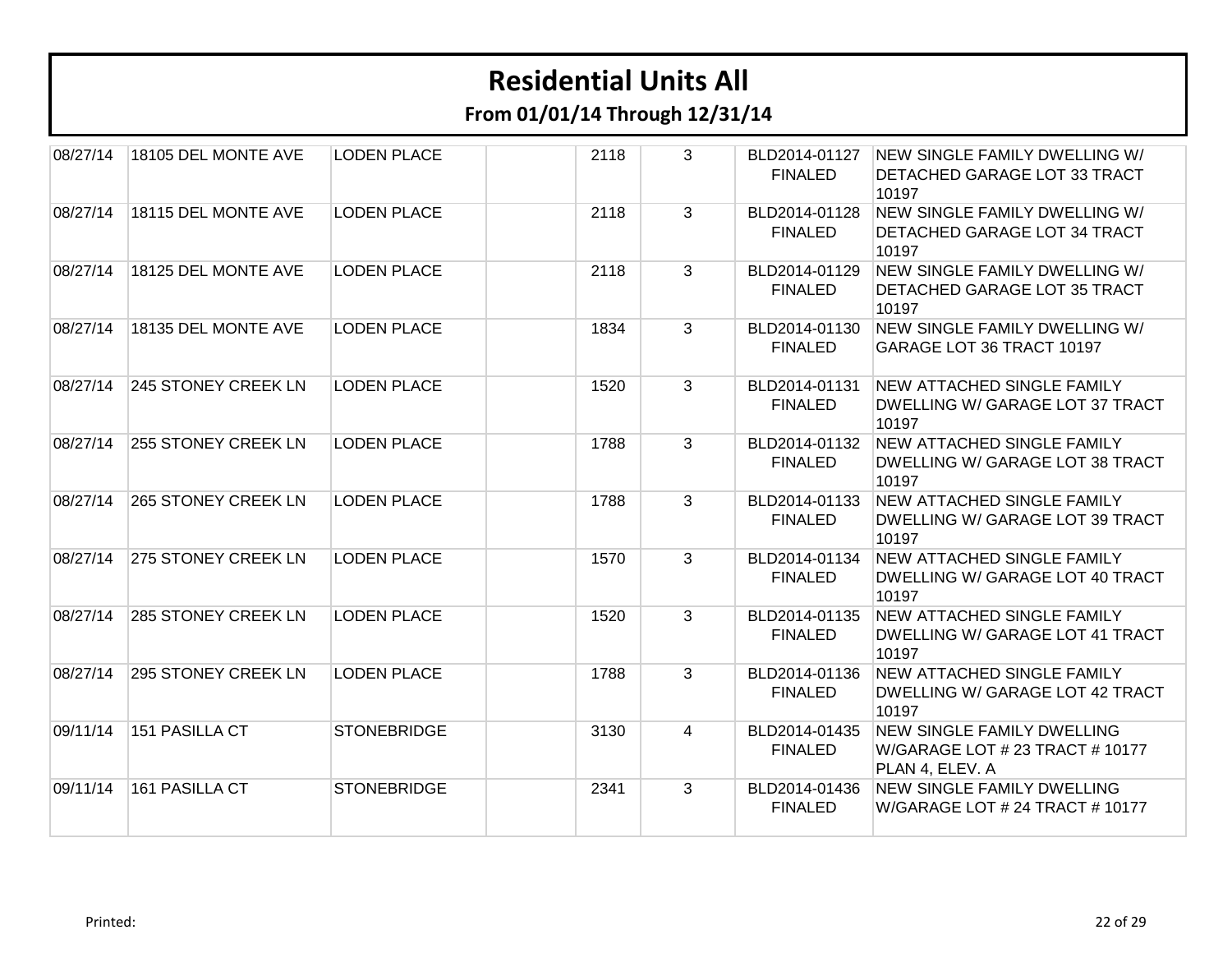| 09/11/14 | 171 PASILLA CT                   | <b>STONEBRIDGE</b>   | 3456 | 5              | BLD2014-01437<br><b>FINALED</b> | <b>NEW SINGLE FAMILY DWELLING</b><br>W/GARAGE LOT # 25 TRACT # 10177 |
|----------|----------------------------------|----------------------|------|----------------|---------------------------------|----------------------------------------------------------------------|
| 09/11/14 | 160 PASILLA CT                   | <b>STONEBRIDGE</b>   | 2640 | 4              | BLD2014-01438<br><b>FINALED</b> | NEW SINGLE FAMILY DWELLING<br>W/GARAGE LOT # 27 TRACT # 10177        |
| 09/11/14 | <b>150 PASILLA CT</b>            | <b>STONEBRIDGE</b>   | 3456 | 5              | BLD2014-01439<br><b>FINALED</b> | <b>NEW SINGLE FAMILY DWELLING</b><br>W/GARAGE LOT # 28 TRACT # 10177 |
| 09/11/14 | <b>181 PASILLA CT</b>            | <b>STONEBRIDGE</b>   | 2112 | 3              | BLD2014-01440<br><b>FINALED</b> | <b>NEW SINGLE FAMILY DWELLING</b><br>W/GARAGE LOT #38 TRACT #10177   |
| 09/11/14 | 191 PASILLA CT                   | <b>STONEBRIDGE</b>   | 3456 | 5              | BLD2014-01441<br><b>FINALED</b> | <b>NEW SINGLE FAMILY DWELLING</b><br>W/GARAGE LOT # 39 TRACT # 10177 |
| 09/11/14 | 201 PASILLA CT                   | <b>STONEBRIDGE</b>   | 2112 | $\mathbf{3}$   | BLD2014-01442<br><b>FINALED</b> | <b>NEW SINGLE FAMILY DWELLING</b><br>W/GARAGE LOT #40 TRACT #10177   |
| 09/18/14 | 1600 SEVILLE DR                  | E DUNNE PARK         | 2976 | $\overline{4}$ | BLD2014-01317<br><b>FINALED</b> | NEW SINGLE FAMILY DWELLING W/<br>GARAGE LOT 10 TRACT 10229           |
| 09/18/14 | 1610 SEVILLE DR                  | E DUNNE PARK         | 2337 | 4              | BLD2014-01318<br><b>FINALED</b> | NEW SINGLE FAMILY DWELLING W/<br>GARAGE LOT 11 TRACT 10229           |
| 09/22/14 | 17553 BUTTERFIELD<br><b>BLVD</b> | <b>BRIGHTON OAKS</b> | 2209 | $\overline{4}$ | BLD2014-01520<br><b>FINALED</b> | NEW CONDOMINIUM UNIT UNIT #75<br>BLDG # 13 TRACT # 10219             |
| 09/22/14 | 17549 BUTTERFIELD<br><b>BLVD</b> | <b>BRIGHTON OAKS</b> | 1952 | 3              | BLD2014-01521<br><b>FINALED</b> | NEW CONDOMINIUM UNIT UNIT #76<br>BLDG #13 TRACT #10219               |
| 09/22/14 | 17545 BUTTERFIELD<br><b>BLVD</b> | <b>BRIGHTON OAKS</b> | 1668 | 3              | BLD2014-01522<br><b>FINALED</b> | NEW CONDOMINIUM UNIT UNIT #77<br>BLDG # 13 TRACT # 10219             |
| 09/22/14 | 17541 BUTTERFIELD<br><b>BLVD</b> | <b>BRIGHTON OAKS</b> | 2440 | 3              | BLD2014-01523<br><b>FINALED</b> | NEW CONDOMINIUM UNIT UNIT #78<br>BLDG # 13 TRACT # 10219             |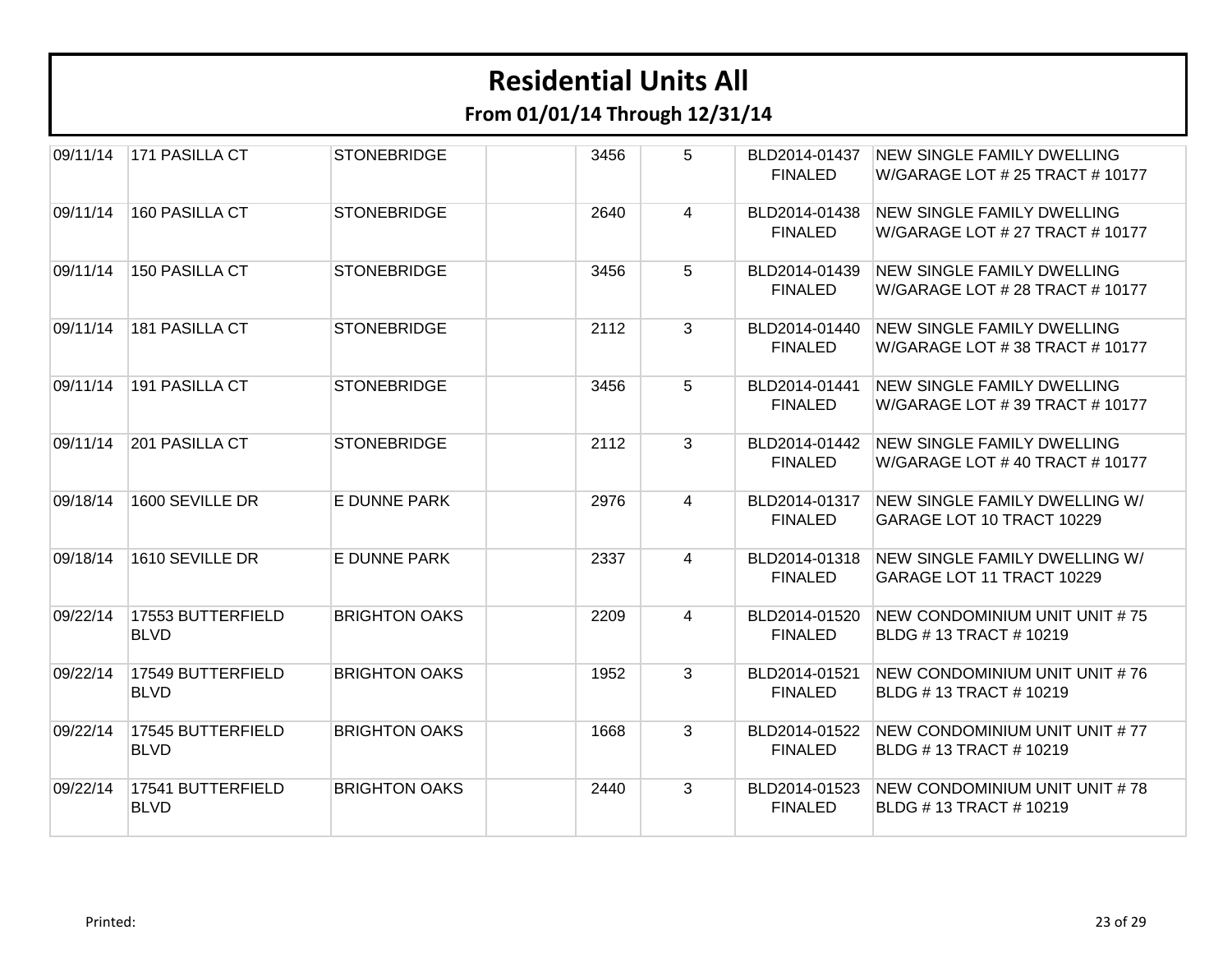| 09/22/14 | 17537 BUTTERFIELD<br><b>BLVD</b> | <b>BRIGHTON OAKS</b>  | 1668 | 3              | BLD2014-01524<br><b>FINALED</b> | NEW CONDOMINIUM UNIT UNIT #79<br>BLDG #13 TRACT #10219                               |
|----------|----------------------------------|-----------------------|------|----------------|---------------------------------|--------------------------------------------------------------------------------------|
| 09/22/14 | 17533 BUTTERFIELD<br><b>BLVD</b> | <b>BRIGHTON OAKS</b>  | 1952 | 3              | BLD2014-01525<br><b>FINALED</b> | NEW CONDOMINIUM UNIT UNIT # 80<br>BLDG # 13 TRACT # 10219                            |
| 09/22/14 | 17529 BUTTERFIELD<br><b>BLVD</b> | <b>BRIGHTON OAKS</b>  | 2209 | $\overline{4}$ | BLD2014-01526<br><b>FINALED</b> | NEW CONDOMINIUM UNIT UNIT # 81<br>BLDG #13 TRACT #10219                              |
| 09/26/14 | 1860 SILVERWINGS CT              | <b>SILVERWINGS CT</b> | 3752 | 4              | BLD2014-00430<br><b>FINALED</b> | NEW SINGLE FAMILY DWELLING W/<br><b>ATTACHED GARAGE</b>                              |
| 09/26/14 | 1870 SILVERWINGS CT              | <b>SILVERWINGS CT</b> | 4457 | $\overline{4}$ | BLD2014-00432<br><b>FINALED</b> | NEW SINGLE FAMILY DWELLING W/<br>ATTACHED GARAGE                                     |
| 09/26/14 | 1880 SILVERWINGS CT              | <b>SILVERWINGS CT</b> | 3452 | $\overline{4}$ | BLD2014-00433<br><b>FINALED</b> | NEW SINGLE FAMILY DWELLING W/<br><b>ATTACHED GARAGE</b>                              |
| 10/10/14 | 19531 CARAWAY PL                 | <b>TILTON PARK</b>    | 2608 | 3              | BLD2014-01320<br><b>FINALED</b> | NEW SINGLE FAMILY DWELLING W/<br>GARAGE LOT 32 TRACT 10228                           |
| 10/10/14 | 19541 CARAWAY PL                 | <b>TILTON PARK</b>    | 2501 | $\overline{4}$ | BLD2014-01321<br><b>FINALED</b> | NEW ATTACHED SINGLE FAMILY<br>DWELLING W/ GARAGE LOT 33 TRACT<br>10228               |
| 10/10/14 | 19551 CARAWAY PL                 | <b>TILTON PARK</b>    | 2440 | 3              | BLD2014-01322<br><b>FINALED</b> | <b>NEW ATTACHED SINGLE FAMILY</b><br><b>DWELLING W/ GARAGE LOT 34 TRACT</b><br>10228 |
| 10/27/14 | 137 TRIGGS LN                    | <b>BRIGHTON OAKS</b>  | 1187 | $\overline{2}$ | BLD2014-01718<br><b>FINALED</b> | NEW CONDOMINIUM UNIT UNIT #88<br>BLDG #15 TRACT #10219                               |
| 10/27/14 | 133 TRIGGS LN                    | <b>BRIGHTON OAKS</b>  | 1175 | $\overline{2}$ | BLD2014-01719<br><b>FINALED</b> | NEW CONDOMINIUM UNIT UNIT # 89<br>BLDG #15 TRACT #10219                              |
| 10/27/14 | 141 TRIGGS LN                    | <b>BRIGHTON OAKS</b>  | 1794 | 3              | BLD2014-01720<br><b>FINALED</b> | NEW CONDOMINIUM UNIT UNIT # 90<br>BLDG #15 TRACT #10219                              |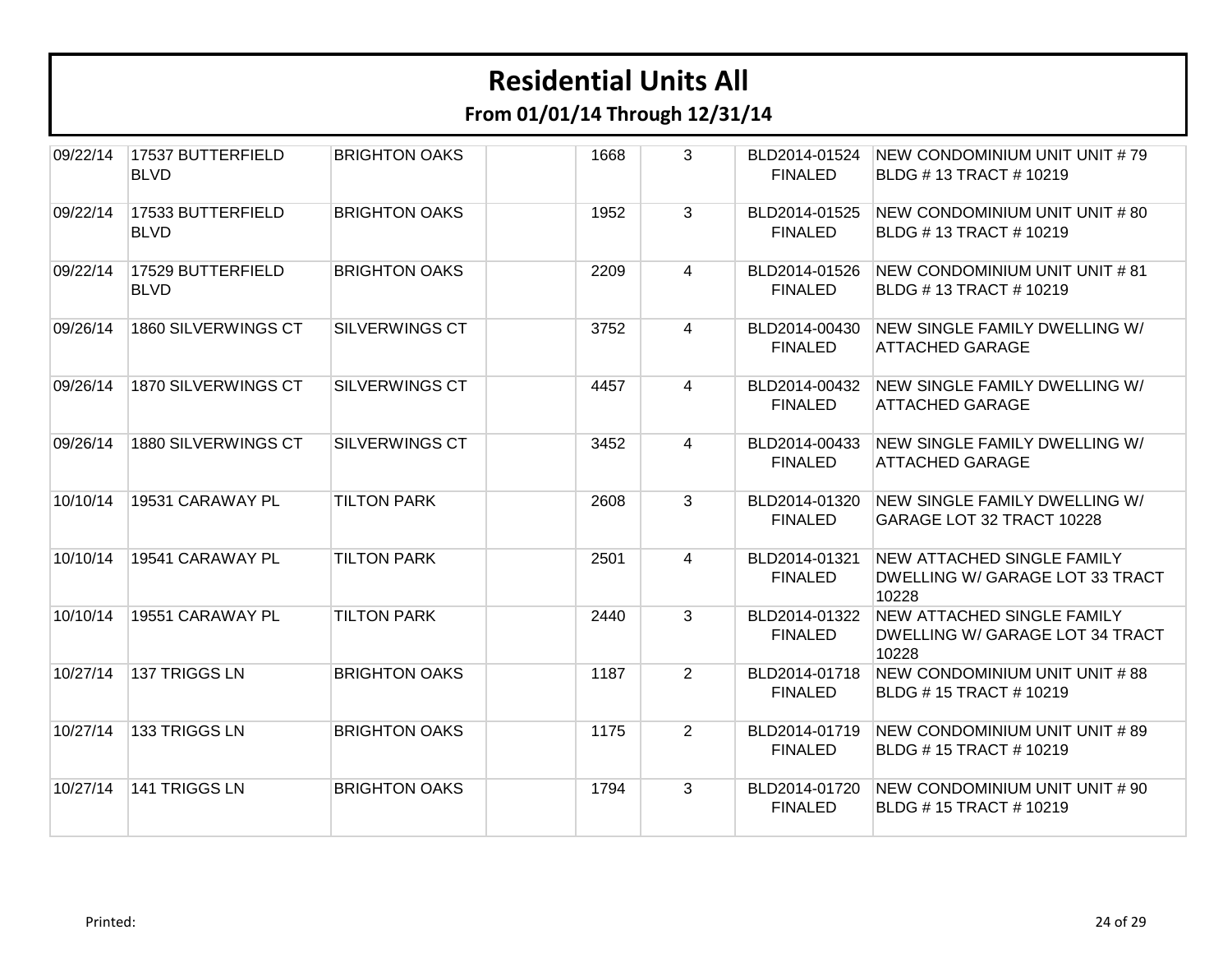**From 01/01/14 Through 12/31/14**

| 10/27/14 | 145 TRIGGS LN | <b>BRIGHTON OAKS</b> | 1512 | 3              | BLD2014-01721<br><b>FINALED</b> | NEW CONDOMINIUM UNIT UNIT # 91<br>BLDG #15 TRACT #10219         |
|----------|---------------|----------------------|------|----------------|---------------------------------|-----------------------------------------------------------------|
| 10/27/14 | 149 TRIGGS LN | <b>BRIGHTON OAKS</b> | 2133 | 4              | BLD2014-01722<br><b>FINALED</b> | NEW CONDOMINIUM UNIT UNIT # 92<br>BLDG #15 TRACT #10219         |
| 10/27/14 | 153 TRIGGS LN | <b>BRIGHTON OAKS</b> | 2222 | 4              | BLD2014-01723<br><b>FINALED</b> | NEW CONDOMINIUM UNIT UNIT #93<br>BLDG #15 TRACT #10219          |
| 10/27/14 | 157 TRIGGS LN | <b>BRIGHTON OAKS</b> | 2222 | 4              | BLD2014-01725<br><b>FINALED</b> | NEW CONDOMINIUM UNIT UNIT # 94<br>BLDG #16 TRACT #10219         |
| 10/27/14 | 161 TRIGGS LN | <b>BRIGHTON OAKS</b> | 2133 | 4              | BLD2014-01726<br><b>FINALED</b> | NEW CONDOMINIUM UNIT UNIT # 95<br>BLDG #16 TRACT #10219         |
| 10/27/14 | 165 TRIGGS LN | <b>BRIGHTON OAKS</b> | 1512 | 3              | BLD2014-01727<br><b>FINALED</b> | NEW CONDOMINIUM UNIT UNIT #96<br><b>BLDG #16 TRACT #10219</b>   |
| 10/27/14 | 169 TRIGGS LN | <b>BRIGHTON OAKS</b> | 1794 | 3              | BLD2014-01728<br><b>FINALED</b> | NEW CONDOMINIUM UNIT UNIT # 97<br>BLDG #16 TRACT #10219         |
| 10/27/14 | 173 TRIGGS LN | <b>BRIGHTON OAKS</b> | 2222 | 4              | BLD2014-01729<br><b>FINALED</b> | NEW CONDOMINIUM UNIT UNIT #98<br>BLDG #16 TRACT #10219          |
| 10/27/14 | 134 TRIGGS LN | <b>BRIGHTON OAKS</b> | 1175 | $\overline{2}$ | BLD2014-01731<br><b>FINALED</b> | NEW CONDOMINIUM UNIT UNIT #99<br>BLDG #17 TRACT #10219          |
| 10/27/14 | 138 TRIGGS LN | <b>BRIGHTON OAKS</b> | 1187 | $\overline{2}$ | BLD2014-01732<br><b>FINALED</b> | NEW CONDOMINIUM UNIT UNIT # 100<br>BLDG #17 TRACT #10219        |
| 10/27/14 | 142 TRIGGS LN | <b>BRIGHTON OAKS</b> | 1794 | 3              | BLD2014-01733<br><b>FINALED</b> | NEW CONDOMINIUM UNIT UNIT # 101<br><b>BLDG #17 TRACT #10219</b> |
| 10/27/14 | 146 TRIGGS LN | <b>BRIGHTON OAKS</b> | 1512 | 3              | BLD2014-01734<br><b>FINALED</b> | NEW CONDOMINIUM UNIT UNIT # 102<br><b>BLDG #17 TRACT #10219</b> |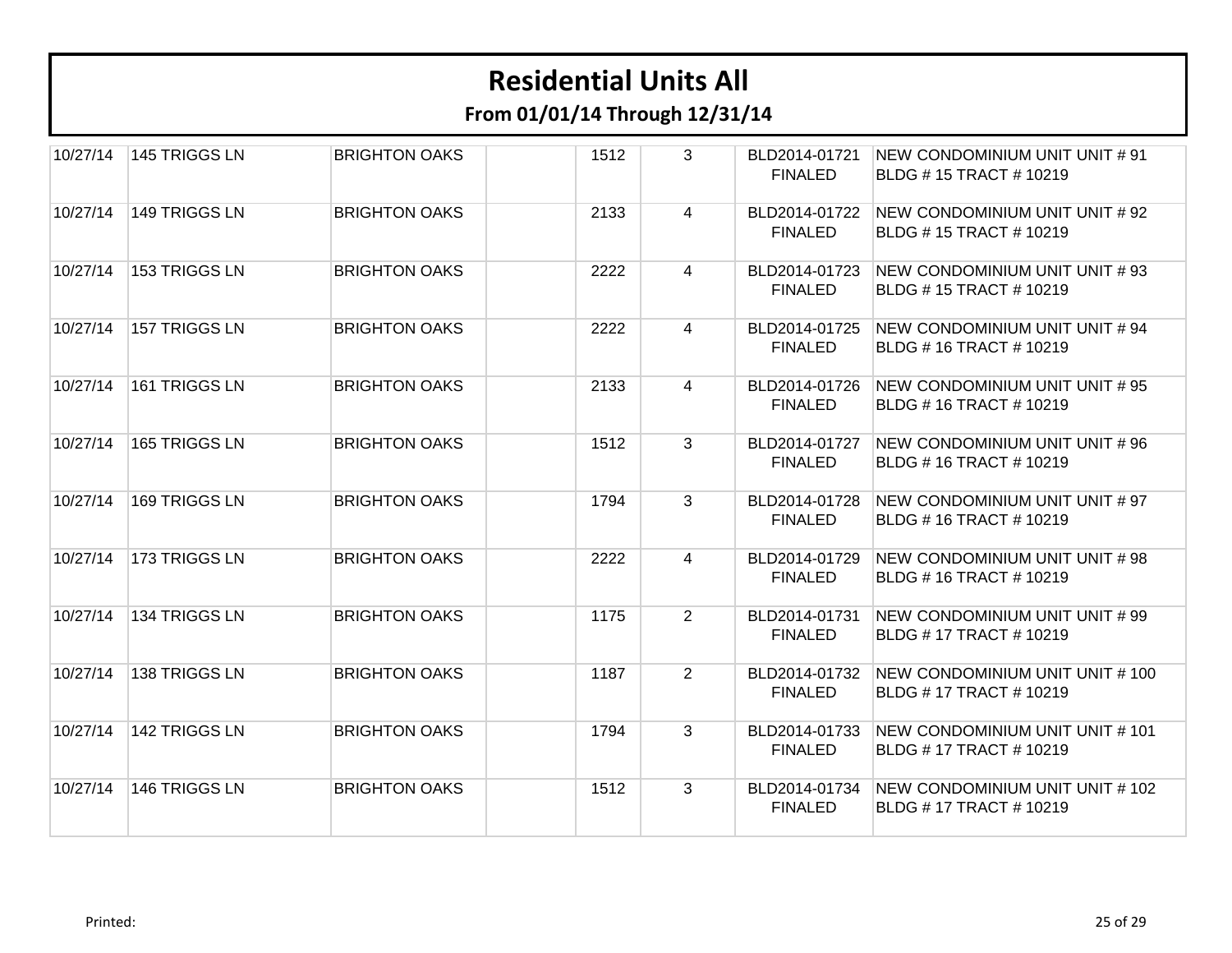| 10/27/14 | 150 TRIGGS LN           | <b>BRIGHTON OAKS</b> | 2133 | 4              | BLD2014-01735<br><b>FINALED</b> | NEW CONDOMINIUM UNIT UNIT # 103<br><b>BLDG #17 TRACT #10219</b>  |
|----------|-------------------------|----------------------|------|----------------|---------------------------------|------------------------------------------------------------------|
| 10/27/14 | 154 TRIGGS LN           | <b>BRIGHTON OAKS</b> | 2222 | 4              | BLD2014-01736<br><b>FINALED</b> | NEW CONDOMINIUM UNIT UNIT # 104<br>BLDG #17 TRACT #10219         |
| 10/27/14 | 158 TRIGGS LN           | <b>BRIGHTON OAKS</b> | 2222 | $\overline{4}$ | BLD2014-01738<br><b>FINALED</b> | NEW CONDOMINIUM UNIT UNIT # 105<br>BLDG #18 TRACT #10219         |
| 10/27/14 | 162 TRIGGS LN           | <b>BRIGHTON OAKS</b> | 1794 | 3              | BLD2014-01739<br><b>FINALED</b> | NEW CONDOMINIUM UNIT UNIT # 106<br>BLDG #18 TRACT #10219         |
| 10/27/14 | 166 TRIGGS LN           | <b>BRIGHTON OAKS</b> | 1512 | 3              | BLD2014-01740<br><b>FINALED</b> | NEW CONDOMINIUM UNIT UNIT # 107<br>BLDG #18 TRACT #10219         |
| 10/27/14 | 170 TRIGGS LN           | <b>BRIGHTON OAKS</b> | 2133 | $\overline{4}$ | BLD2014-01741<br><b>FINALED</b> | NEW CONDOMINIUM UNIT UNIT # 108<br>BLDG #18 TRACT #10219         |
| 10/27/14 | 174 TRIGGS LN           | <b>BRIGHTON OAKS</b> | 2133 | 4              | BLD2014-01742<br><b>FINALED</b> | NEW CONDOMINIUM UNIT UNIT # 109<br><b>BLDG #18 TRACT #10219</b>  |
| 10/27/14 | 178 TRIGGS LN           | <b>BRIGHTON OAKS</b> | 2222 | $\overline{4}$ | BLD2014-01743<br><b>FINALED</b> | NEW CONDOMINIUM UNIT UNIT # 110<br>BLDG #18 TRACT #10219         |
| 11/06/14 | 101 CINNAMON AVE        | <b>STONEBRIDGE</b>   | 3456 | 5              | BLD2014-01770<br><b>FINALED</b> | <b>NEW SINGLE FAMILY DWELLING</b><br>W/GARAGE LOT 51 TRACT 10177 |
| 11/06/14 | <b>111 CINNAMON AVE</b> | <b>STONEBRIDGE</b>   | 3130 | 4              | BLD2014-01771<br><b>FINALED</b> | <b>NEW SINGLE FAMILY DWELLING</b><br>W/GARAGE LOT 52 TRACT 10177 |
| 11/06/14 | 121 CINNAMON AVE        | <b>STONEBRIDGE</b>   | 2341 | 3              | BLD2014-01772<br><b>FINALED</b> | <b>NEW SINGLE FAMILY DWELLING</b><br>W/GARAGE LOT 53 TRACT 10177 |
| 11/06/14 | <b>131 CINNAMON AVE</b> | <b>STONEBRIDGE</b>   | 2640 | 4              | BLD2014-01773<br><b>FINALED</b> | <b>NEW SINGLE FAMILY DWELLING</b><br>W/GARAGE LOT 54 TRACT 10177 |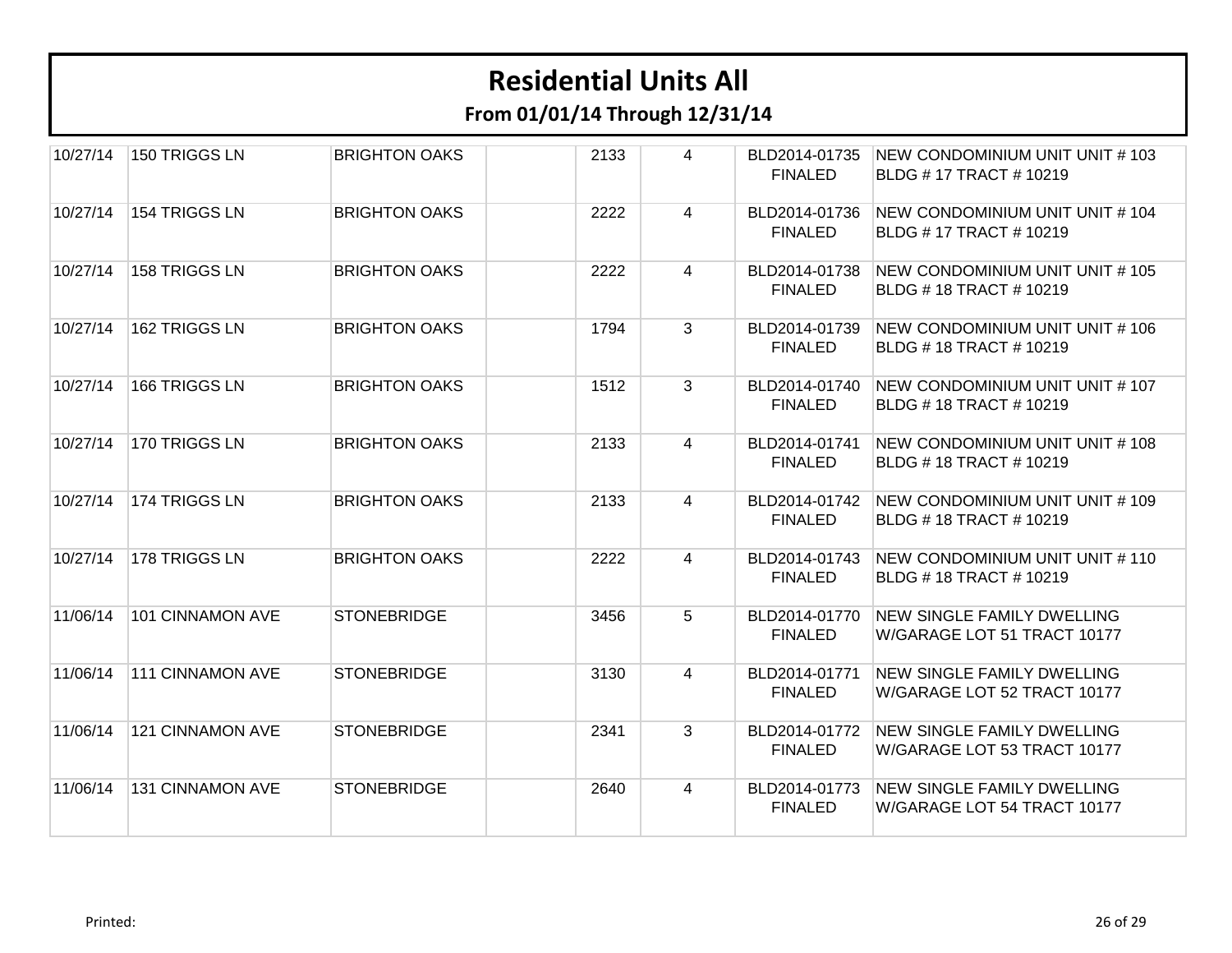| 11/06/14 | <b>141 CINNAMON AVE</b>         | <b>STONEBRIDGE</b>                          | 3456 | 5              | BLD2014-01774<br><b>FINALED</b> | <b>NEW SINGLE FAMILY DWELLING</b><br>W/GARAGE LOT 55 TRACT 10177             |
|----------|---------------------------------|---------------------------------------------|------|----------------|---------------------------------|------------------------------------------------------------------------------|
| 11/06/14 | <b>151 CINNAMON AVE</b>         | <b>STONEBRIDGE</b>                          | 2341 | 3              | BLD2014-01775<br><b>FINALED</b> | <b>NEW SINGLE FAMILY DWELLING</b><br>W/GARAGE LOT 56 TRACT 10177             |
| 11/06/14 | <b>161 CINNAMON AVE</b>         | <b>STONEBRIDGE</b>                          | 2112 | 3              | BLD2014-01776<br><b>FINALED</b> | NEW SINGLE FAMILY DWELLING<br>W/GARAGE LOT 57 TRACT 10177                    |
| 11/06/14 | <b>171 CINNAMON AVE</b>         | <b>STONEBRIDGE</b>                          | 2341 | $\mathbf{3}$   | BLD2014-01777<br><b>FINALED</b> | <b>NEW SINGLE FAMILY DWELLING</b><br>W/GARAGE LOT 58 TRACT 10177             |
| 11/06/14 | 18875 OLD MONTEREY<br><b>RD</b> | <b>STONEBRIDGE</b>                          | 1909 | 3              | BLD2014-01778<br><b>FINALED</b> | <b>NEW ATTACHED SINGLE FAMILY</b><br>DWELLING W/GARAGE LOT 91 TRACT<br>10177 |
| 11/06/14 | 100 CINNAMON AVE                | <b>STONEBRIDGE</b>                          | 1819 | 3              | BLD2014-01779<br><b>FINALED</b> | <b>NEW ATTACHED SINGLE FAMILY</b><br>DWELLING W/GARAGE LOT 92 TRACT<br>10177 |
| 11/10/14 | <b>18262 BAUTISTA CIR</b>       | <b>TERRA MIA AT</b><br><b>MISSION RANCH</b> | 3036 | 4              | BLD2014-00791<br><b>FINALED</b> | <b>NEW SINGLE FAMILY DWELLING WITH</b><br>GARAGE LOT 9 TRACT 10222           |
| 11/10/14 | 18252 BAUTISTA CIR              | <b>TERRA MIA AT</b><br><b>MISSION RANCH</b> | 2289 | 3              | BLD2014-00792<br><b>FINALED</b> | <b>NEW SINGLE FAMILY DWELLING WITH</b><br>GARAGE LOT 10 TRACT 10222          |
| 11/10/14 | 18242 BAUTISTA CIR              | <b>TERRA MIA AT</b><br><b>MISSION RANCH</b> | 3705 | 5              | BLD2014-00793<br><b>FINALED</b> | <b>NEW SINGLE FAMILY DWELLING WITH</b><br>GARAGE LOT 11 TRACT 10222          |
| 11/10/14 | 18232 BAUTISTA CIR              | <b>TERRA MIA AT</b><br><b>MISSION RANCH</b> | 2293 | 3              | BLD2014-00794<br><b>FINALED</b> | <b>NEW SINGLE FAMILY DWELLING WITH</b><br>GARAGE LOT 12 TRACT 10222          |
| 11/10/14 | 18222 BAUTISTA CIR              | <b>TERRA MIA AT</b><br><b>MISSION RANCH</b> | 3051 | $\overline{4}$ | BLD2014-00795<br><b>FINALED</b> | <b>NEW SINGLE FAMILY DWELLING WITH</b><br>GARAGE LOT 13 TRACT 10222          |
| 11/10/14 | 18221 BAUTISTA CIR              | TERRA MIA AT<br><b>MISSION RANCH</b>        | 3709 | 5              | BLD2014-00796<br><b>FINALED</b> | NEW SINGLE FAMILY DWELLING WITH<br>GARAGE LOT 14 TRACT 10222                 |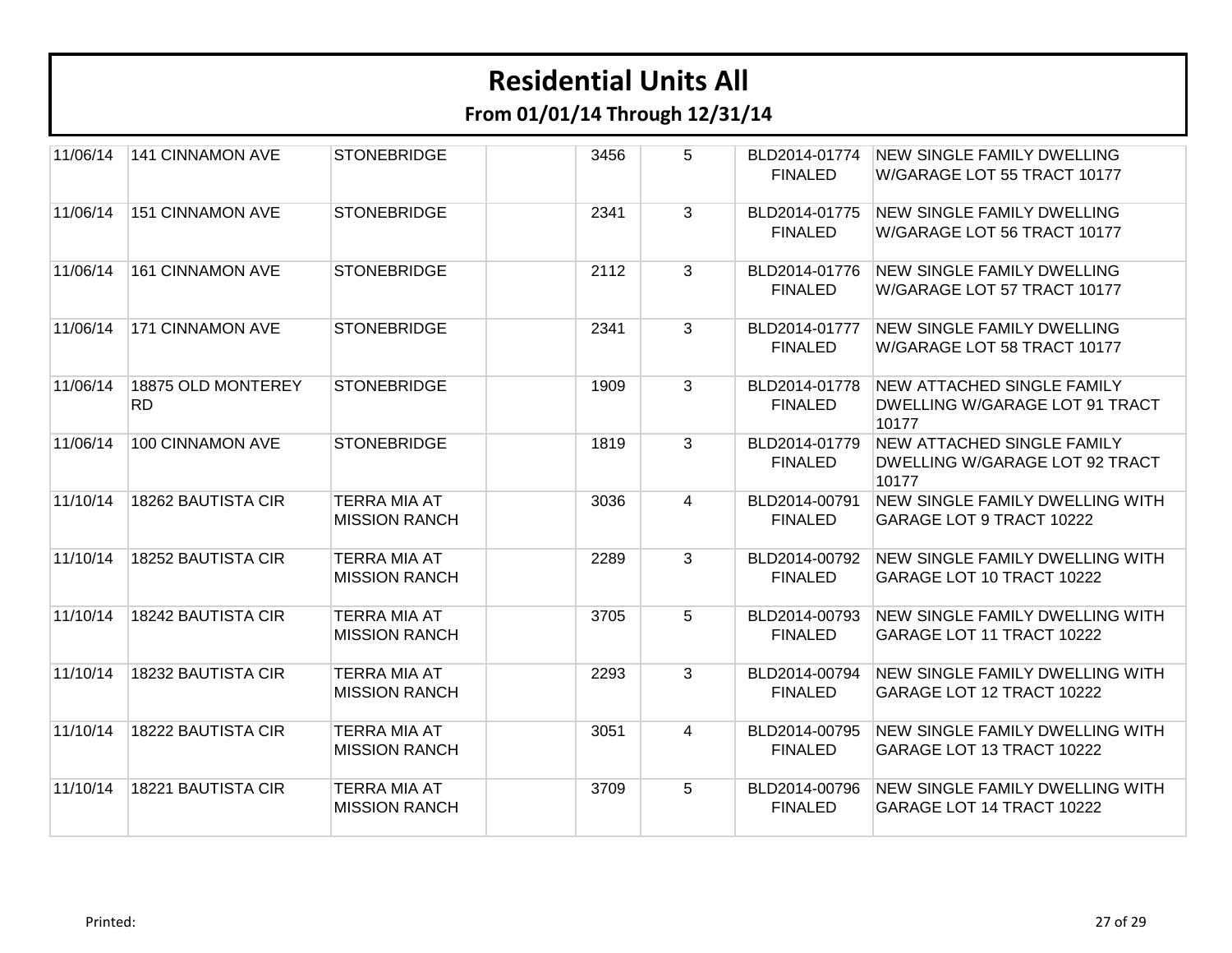| 11/10/14 | 18211 BAUTISTA CIR | <b>TERRA MIA AT</b><br><b>MISSION RANCH</b> | 3231 | 5 | BLD2014-00797<br><b>FINALED</b> | <b>NEW SINGLE FAMILY DWELLING WITH</b><br>GARAGE LOT 15 TRACT 10222 |
|----------|--------------------|---------------------------------------------|------|---|---------------------------------|---------------------------------------------------------------------|
| 11/19/14 | 18901 CHICORY LN   | <b>STONEBRIDGE</b>                          | 1986 | 4 | BLD2014-01563<br><b>FINALED</b> | <b>NEW ATTACHED SINGLE FAMILY</b><br>DWELLING LOT 93 TRACT 10177    |
| 11/19/14 | 18911 CHICORY LN   | <b>STONEBRIDGE</b>                          | 1670 | 3 | BLD2014-01565<br><b>FINALED</b> | NEW ATTACHED SINGLE FAMILY<br>DWELLING LOT 94 TRACT 10177           |
| 11/19/14 | 18921 CHICORY LN   | <b>STONEBRIDGE</b>                          | 1670 | 3 | BLD2014-01567<br><b>FINALED</b> | <b>NEW ATTACHED SINGLE FAMILY</b><br>DWELLING LOT 95 TRACT 10177    |
| 11/19/14 | 18931 CHICORY LN   | <b>STONEBRIDGE</b>                          | 1986 | 3 | BLD2014-01569<br><b>FINALED</b> | <b>NEW ATTACHED SINGLE FAMILY</b><br>DWELLING LOT 96 TRACT 10177    |
| 11/19/14 | 18941 CHICORY LN   | <b>STONEBRIDGE</b>                          | 1986 | 3 | BLD2014-01571<br><b>FINALED</b> | <b>NEW ATTACHED SINGLE FAMILY</b><br>DWELLING LOT 97 TRACT 10177    |
| 11/19/14 | 18951 CHICORY LN   | <b>STONEBRIDGE</b>                          | 1670 | 3 | BLD2014-01573<br><b>FINALED</b> | NEW ATTACHED SINGLE FAMILY<br>DWELLING LOT 98 TRACT 10177           |
| 11/19/14 | 18961 CHICORY LN   | <b>STONEBRIDGE</b>                          | 1670 | 3 | BLD2014-01575<br><b>FINALED</b> | <b>NEW ATTACHED SINGLE FAMILY</b><br>DWELLING LOT 99 TRACT 10177    |
| 11/19/14 | 18971 CHICORY LN   | <b>STONEBRIDGE</b>                          | 1986 | 3 | BLD2014-01577<br><b>FINALED</b> | <b>NEW ATTACHED SINGLE FAMILY</b><br>DWELLING LOT 100 TRACT 10177   |
| 11/19/14 | 18981 CHICORY LN   | <b>STONEBRIDGE</b>                          | 1986 | 3 | BLD2014-01579<br><b>FINALED</b> | <b>NEW ATTACHED SINGLE FAMILY</b><br>DWELLING LOT 101 TRACT 10177   |
| 11/19/14 | 18991 CHICORY LN   | <b>STONEBRIDGE</b>                          | 1670 | 3 | BLD2014-01581<br><b>FINALED</b> | <b>NEW ATTACHED SINGLE FAMILY</b><br>DWELLING LOT 102 TRACT 10177   |
| 11/19/14 | 19001 CHICORY LN   | <b>STONEBRIDGE</b>                          | 1670 | 3 | BLD2014-01583<br><b>FINALED</b> | <b>NEW ATTACHED SINGLE FAMILY</b><br>DWELLING LOT 103 TRACT 10177   |